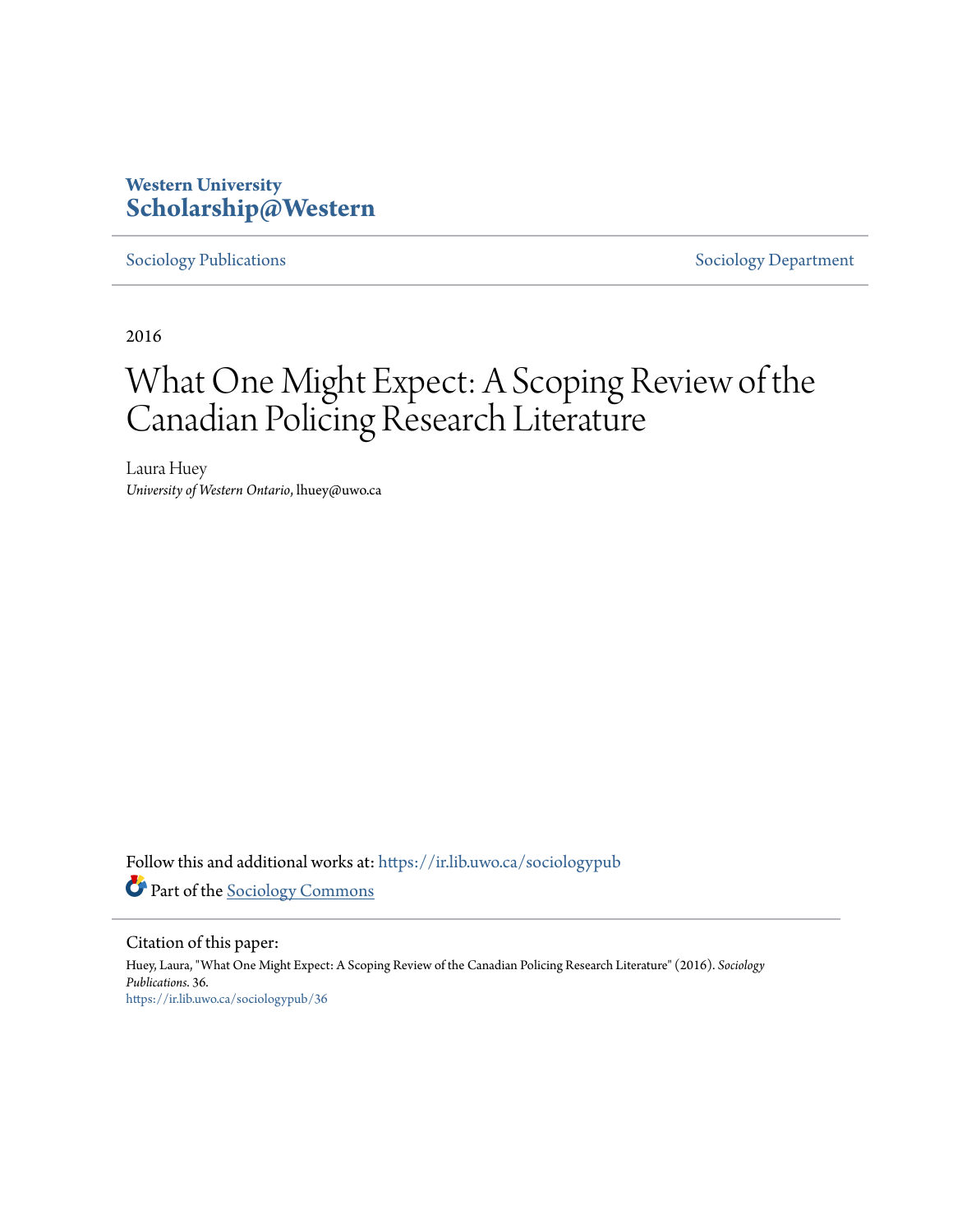# **What One Might Expect: A Scoping Review of the Canadian Policing Research Literature**

# **Laura Huey, University of Western Ontario Canadian Society of Evidence Based Policing**

#### **Abstract:**

Using the medium of a scoping review, the author provides an analysis of the Canadian policing research literature published over the past ten years (2006-2015). What this analysis reveals is both expected and unexpected. In line with public views expressed by a number of sources (academics, policy-makers and police), the overall volume of literature produced during this period was low (some 188 (n=188) papers were identified). However, in contrast to the belief expressed by some that the Canadian policing literature is overly theoretical and largely qualitative, the bulk of studies examined  $(n=123)$  were quantitative, and eighteen  $(n=18)$  were experimental or quasiexperimental in design. Of more critical import, however, is the issue of overall production and lack of coverage of key policing topics. Gaps in topic coverage are explored here, with some key recommendations offered for improving Canadian output.

#### **Keywords:**

Policing; research; Canadian policing literature; scoping review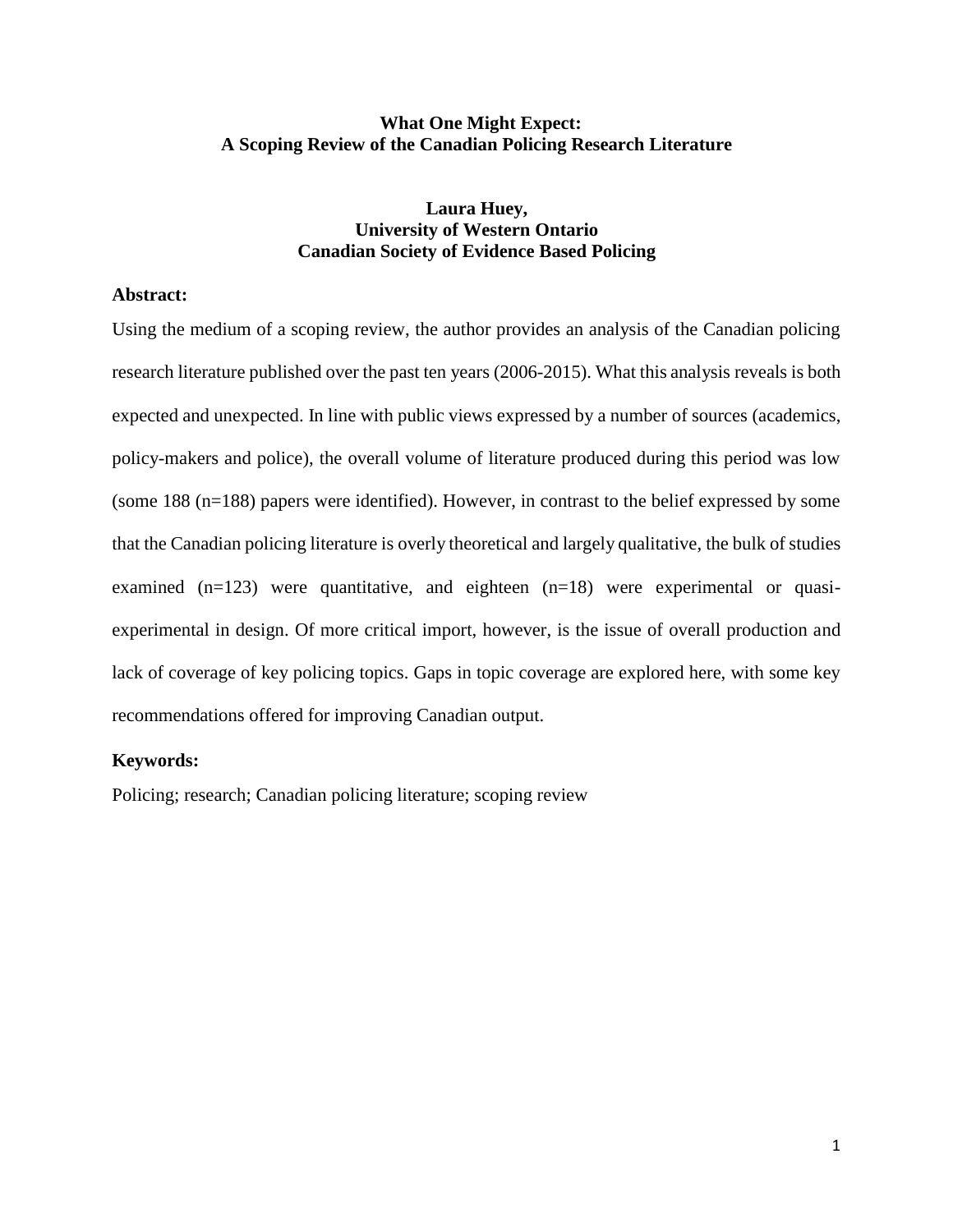Given the national cost of policing and the concerns expressed by various governments with those costs, one might expect commensurate investment in and attention to policing research. Yet that has not been the case (Doob 1993 cited in Robertson 2012).

Canadians are facing a period of economic austerity at a time when public service costs have been steadily rising. This is no less the case with respect to criminal justice expenditures: in relation to public policing, Canadians spent an estimated \$13.5 billion in 2012 alone, a figure rising to \$13.6 billion in 2013 (Hutchins 2014, 2015). In response to growing awareness of shrinking public budgets and escalating service demands on police, policy-makers, police leaders and academic researchers have been struggling with how to devise new models of community safety that increase the effectiveness and efficiency of public policing and the criminal justice system more generally (see PSC 2013; CCA 2014).

As I have stated elsewhere (author forthcoming), what either 'effective' or 'efficient' means in relation to Canadian public policing remains largely unknown because of chronic underfunding of policing research (CCA 2014; House Committee 2014; Griffiths 2014). Whereas shrinking public budgets have meant fewer dollars spent on research in general, policing research has been particularly hard hit. As the Council of Canadian Academies (2014: 151) noted in its report on the future of Canadian public policing, not only has policing research consistently received a very small share of the funding available through federal sources, but funding from provincial agencies has also been cut. Citing one of its witnesses, the House of Commons Standing Committee on Public Safety and National Security (2014) summed the situation as follows: "over the last three decades we've systematically dismantled our capacities to do police research in this country."

One notable effect of this public policy crisis is that it has highlighted what some researchers had long been termed the "anemic" state of applied Canadian policing research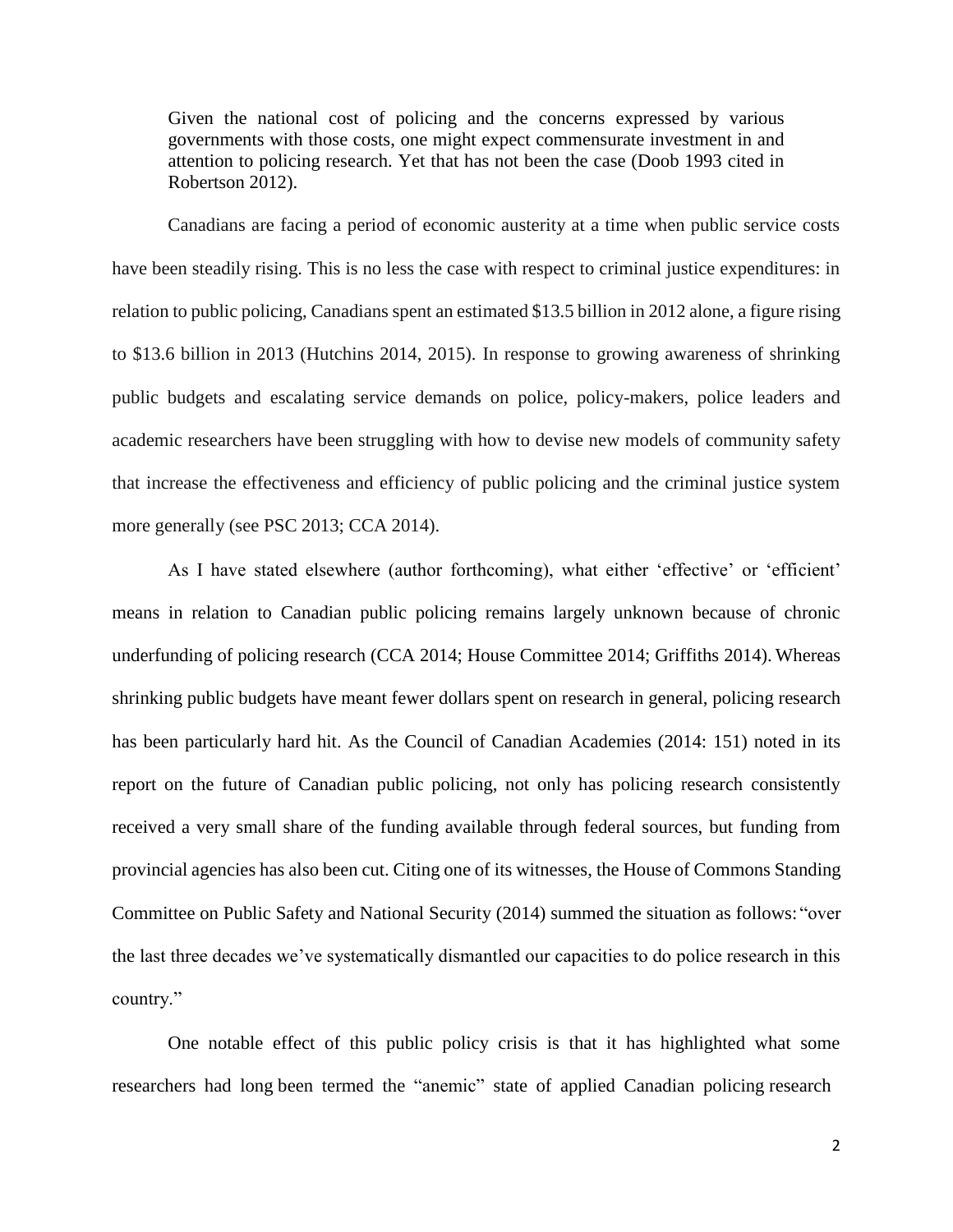(Murphy 1999: 206). It also generated a renewed interest in policing research among stakeholder groups. One example of this interest was an 'Economics of Policing summit' convened by a federal agency, Public Safety Canada, with a special focus on policing research (Huggins and Murphy 2014). Shortly thereafter, a clutch of working papers began to appear, some proffering explanations for the reportedly abysmal state of applied policing research, others ignoring the causes and simply suggesting that internal and/or independent policing research be expanded (see Griffiths 2014; CCA 2014; Ahlgren 2014; AMO 2015). What none attempted to do was to provide a detailed empirical analysis of the actual state of that body of work, or, better yet, a detailed assessment of its contents. In essence, it was universally accepted that Canadians had a problem, but the actual size, scope and nature of that problem has remained largely undefined and ill- understood.

The purpose of the present paper is to begin laying the foundation for an improved understanding of the state of the Canadian policing research literature. Through the medium of a scoping review, a form of systematic literature review frequently used in health studies to evaluate the body of research on a given topic, I provide a base analysis of one hundred and eighty-eight (n=188) published studies on Canadian policing produced over a 10 year period (2006-2015). The purpose of this analysis is to provide an overview of the policing research literature, highlight gaps in knowledge of specific subject areas, and begin the process of identifying those topics for which there is or may be a moderate evidence base.

#### **Method of inquiry**

The research conducted for this study seeks to answer three basic, but important questions:

RQ1: What is the nature and scope of Canadian policing research as represented within peer reviewed journals over the past 10 years (2006-2015)?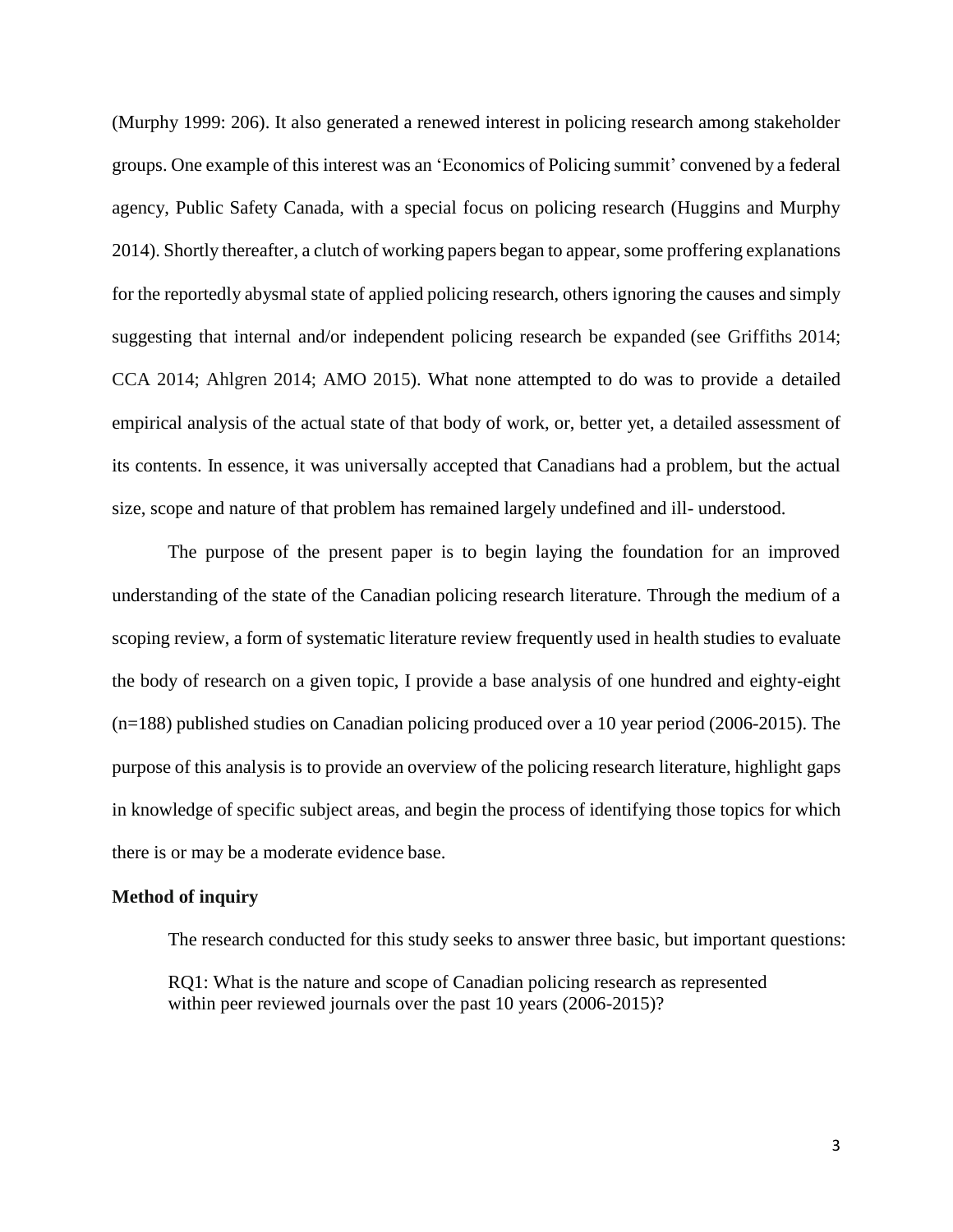RQ2: What Canadian policing topics are not well represented within the peerreviewed literature?

RQ3: What Canadian policing topics are missing from the literature?

To address these questions, I opted to conduct a scoping review (SR) in advance of a later, separate narrative review (NR). A scoping review is an exploratory mode of knowledge synthesis that allows researchers to "explore the extent of the literature in a particular domain without describing findings in detail" (Armstrong, Hall, Doyle and Waters 2011: 147). The scoping review thus allows a researcher to provide an overview as to the key concepts, topics, theories and methodologies employed found within a body of literature, summarize the available evidence and highlight critical knowledge gaps (Colquhoun, Levac, O'Brien and Straus 2014). As with meta-analysis and narrative reviews, the scoping review requires the researcher to construct a set of *a priori*  exploratory research questions and a systematic search strategy (Davis, Drey and Gould 2009). Where the scoping review differs from these other forms of systematic analysis, however, is that the SR is appropriate for use when confronted with a potentially challenging body of literature (Armstrong et al. 2011). In the instant case, the challenge arises in attempting to synthesize knowledge from a body of research that has generally been perceived to be underdeveloped and, with respect to what exists, varied in topics, methods and theoretical perspectives (Murphy 1999; Griffiths 2014).

#### *Search strategy*

The first decision made was to focus on finding peer-reviewed journal articles in academic data bases, thus excluding both grey literature and graduate theses and dissertations. The reason for this decision was simple: although the peer review process is not without problems, it remains, as Wilsdon (2016: 5) recently observed, "the least worst form of academic governance we have". In relation to our present purposes, we can draw some confidence from the fact that peer reviewed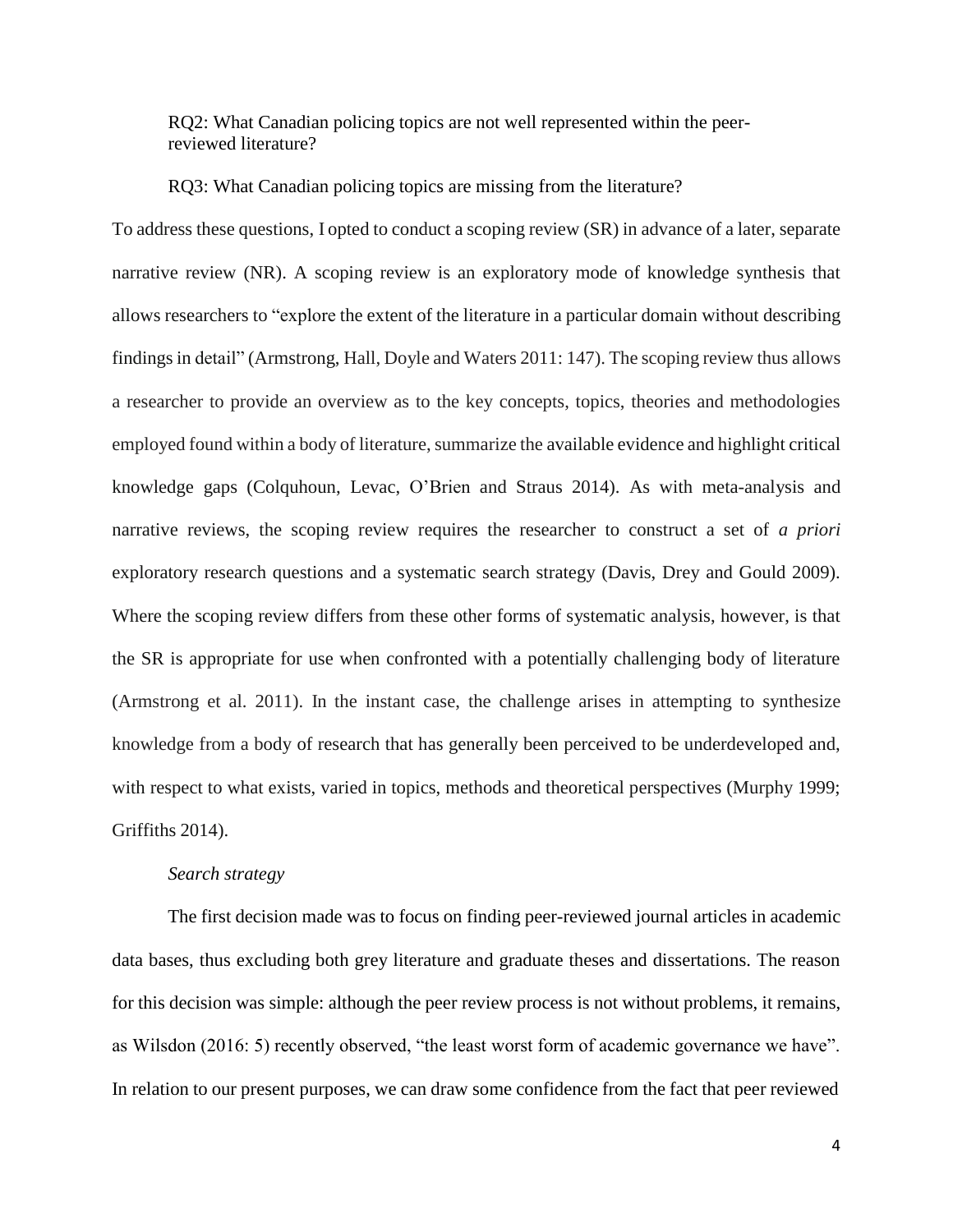research has had the benefit of external validation and that it must, in theory, meet basic scientific and/or social-scientific research and publishing conventions, including the requirement to publish one's methodology. Further, peer reviewed work is available to researchers through journals and in scholarly conferences, and thus unfounded premises and faulty methodologies, among other hallmarks of bad science, can, in theory, provoke scholarly discussion and debate, revisions and counter-arguments. Accordingly, I began my search by looking for academic journal articles on 'Canadian policing' using an university library search engine.

A second decision was to focus on more recent research and thus the search period was set to the past ten years: 2006-2015. Keywords used included iterations and combinations of: Canada, Canadian, police, policing, research and study. Once this method appeared exhausted, I then conducted separate searches against the following databases in order to ensure no articles were missed: Psychinfo, Criminal Justice Abstracts, Pubmed, Web of Science, Scholars Portal, and Sociological Abstracts. I also had a student go through the list of papers included in the Canadian Policing College's bibliographies for any missing articles. As the number of studies from 2006 to 2010 was noticeably lower than in later years, I also sent an email to the Canadian Policing Research Network<sup>1</sup> asking for papers from these years.

#### *Data selection*

Given that the central concern of policy-makers is a lack of actionable research on Canadian policing topics (Huggins and Murphy 2014), the decision was made to focus on studies in which a piece of research had been conducted. Research here is defined as an empirically grounded, systematic study for the purpose of identifying, explaining, predicting and/or

<sup>&</sup>lt;sup>1</sup> An informal information sharing network of approximately 80 policing researchers from across Canada.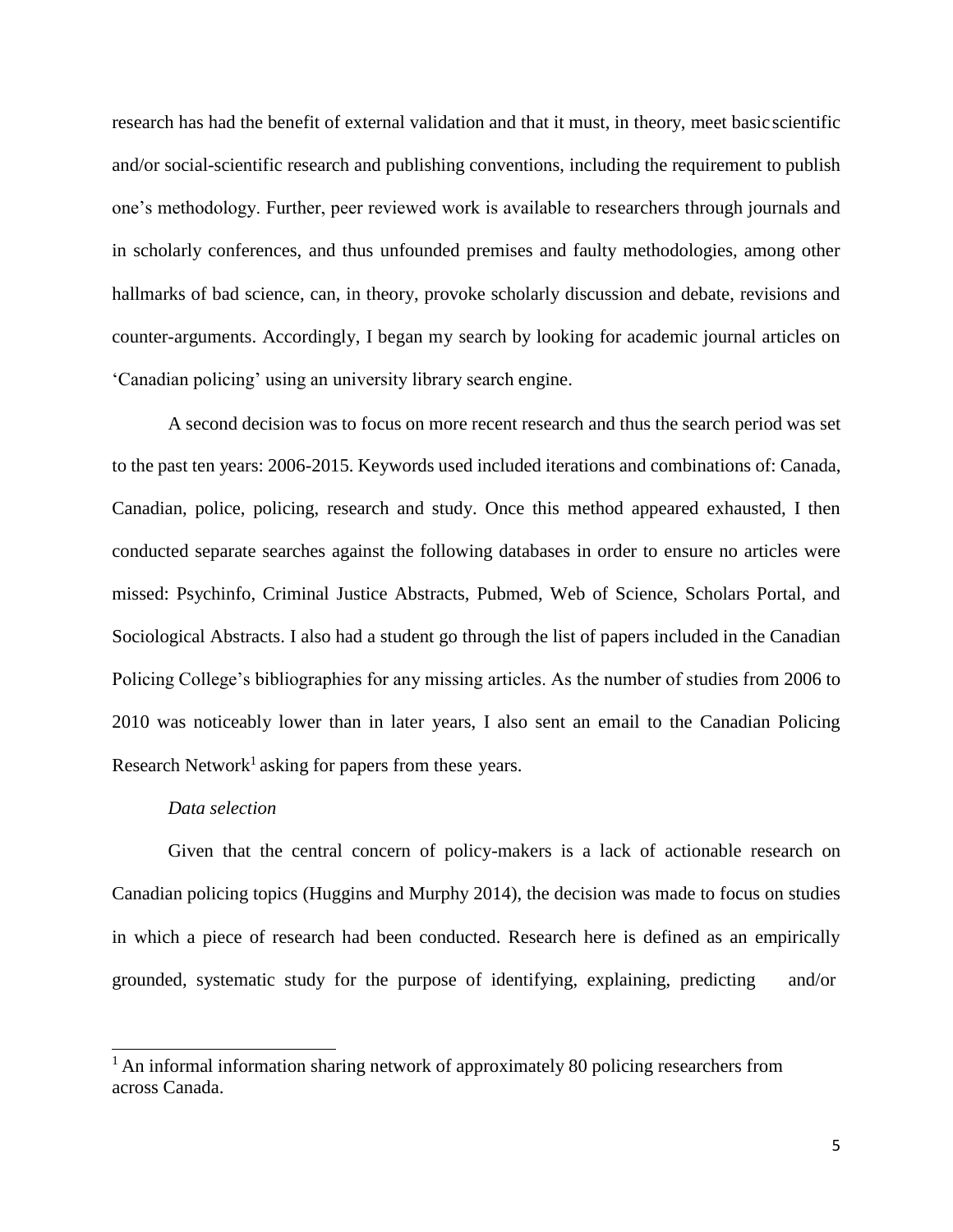determining the causes of a given phenomenon. Thus, each abstract returned from a search was

read in light of the following inclusion criteria:

- the paper contains the results of a research study

- the focus of the research is some aspect of contemporary forms of Canadian public policing
- the research drew (at least in part) on Canadian data
- the paper contained a clear description of the methodology employed.

Abstracts were excluded based on the following criteria:

- the paper did not contain discussion of a study (ie. opinion pieces, commentaries, introductions) - the study topic was not on some aspect of Canadian public policing (ie. private policing, international forms of policing)

- the study was a historical analysis
- the study was not published in English
- the paper contained no discussion of research methodology
- inability to access paper.<sup>2</sup>

If it was not clear after reading the abstract whether a paper met the inclusion criteria, it was downloaded and then read in full. Once each of the downloaded articles was read against the inclusion criteria, the result was a collection of 188 studies on topics related to contemporary

Canadian public policing.

# *Coding and analysis*

To answer the first research question, I employed a simple inductive coding scheme using the following categories: title, first author, year of publication, topic, approach (quantitative, qualitative or mixed methods), methods (data collection and/or analysis techniques), data source, sample size (if relevant), intervention and police participation. In relation to the last two categories, I sought to know whether the purpose of the research was to measure the effects of a specific intervention and whether one or more members of a police organization were involved in data collection, analysis and/or in the writing of the paper. Interventions and police participation in

 $2$  If a paper was not available through the university's subscribed databases, efforts were made to retrieve it from other sources, including contacting the author(s) directly.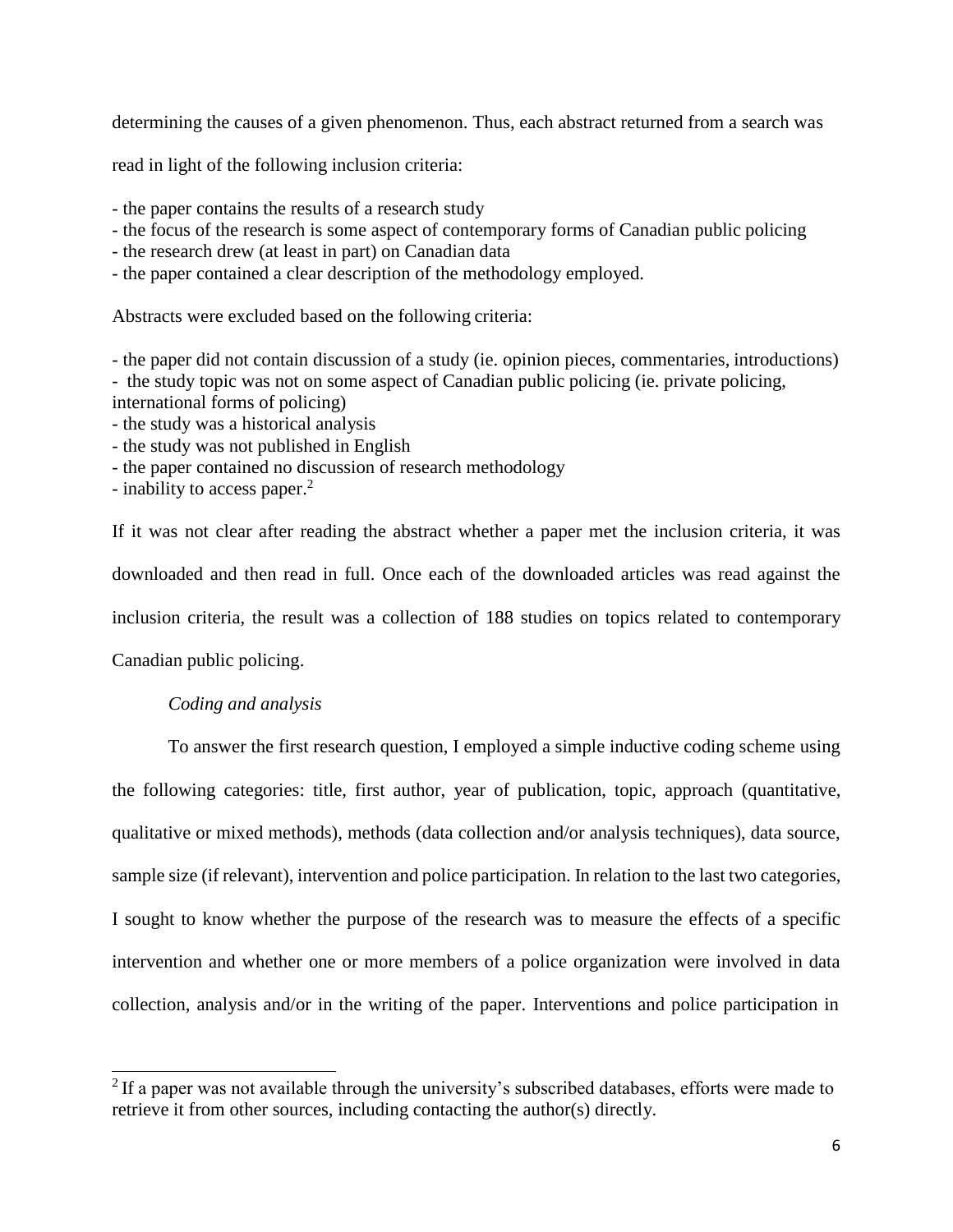research are hallmarks of the evidence based policing approach (Telep and Lum 2014; Sherman 2015), thus collecting data on these categories would shed some insights as to the extent to which this model of policing research is practiced in Canada.

Answering the second research question required not only the use of focused coding, but the creation of a novel approach to this coding. Ideally, what was required was a standardized list of public policing topics that could serve as a template. Attempts at locating such a list proved difficult, particularly as several policing journals had changed their submission process. Previously, upon joining a journal website as an author, or upon submitting a paper, one was asked to select keywords from a boilerplate list of topic options. Unfortunately, each of the policing journals I selected had done away with this step, asking instead for authors to supply their own keywords. I had more success turning to an alternate source: the published program guides of the American Society of Criminology (ASC) annual conferences.

Each year the ASC hosts one of the largest international events for criminologists, with policing well represented among its panels. Therefore it was assumed that papers presented at the ASC would represent dominant research interests within mainstream policing research and thus be fairly representative of the range of standard topics in the area. With that thought in mind, I downloaded each of the guides for period of 2009 to 2015 and used the titles for each of the policing sessions to construct a topic list. The initial result was 49 topic codes. I then added 4 further topic codes – aboriginal policing, police attitudes, traffic initiatives and police cautions – that were present in the Canadian research literature but not represented within the ASC panel themes. The list of topic codes was then compared to the list of topics found within the bibliographies of material held at the Canadian Police College [\(http://www.cpc](http://www.cpc-ccp.gc.ca/en/cpclibrary/bibliographies)[ccp.gc.ca/en/cpclibrary/bibliographies\)](http://www.cpc-ccp.gc.ca/en/cpclibrary/bibliographies) and 1 additional code was added: crisis negotiation. Armed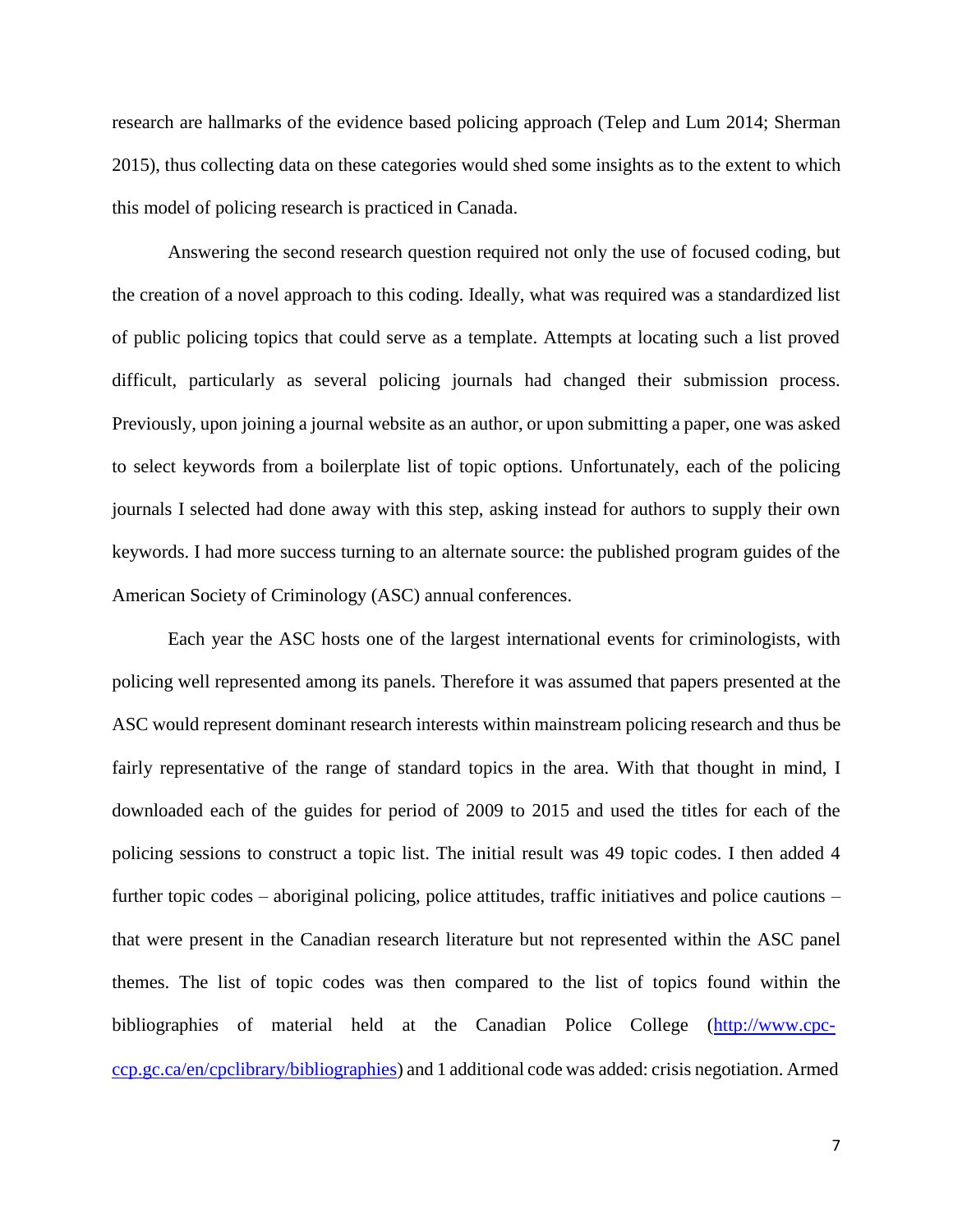with 54 topic codes, each of the 188 studies were coded using the new coding scheme. This allowed me to verify both what topics were present and missing based on the revised ASC list. Where studies covered multiple topics, they were coded with each topic code. As an example, studies evaluating the effects of training on police performance on interviewing tasks were coded as "training" and "interviews/interrogations".

To achieve a measure of reliability in the coded data, all coding was independently verified by a research assistant, who had access to both the articles and the codes used. In any cases where there was a disagreement in coding – two articles – coding discrepancies were identified, rechecked and amended as needed<sup>3</sup>.

# *Final step - missing topics*

After the second step of coding was complete, I identified several 'missing topics' – that is, topics that did not appear to have been covered within the Canadian policing research literature. To ensure they were, indeed, not within the relevant literature, I returned to the university research databases and executed specific searches for these topics, using generic keyword searches such as 'Canadian' 'police' and 'terrorism' and 'Canadian police' and 'violence against police.' As a final precaution, I also rechecked the topic bibliographies of the Canadian Police College for any relevant articles they may have listed, but had not turned up in any searches.

#### **Findings**

#### *Extent and range of the literature*

 $3$  The dataset is publicly available on the Canadian Society of Evidence Based Policing website at [www.can-sebp.net.](http://www.can-sebp.net/) The dataset includes all paper names, first author names, year of publication, topics, methods and so on.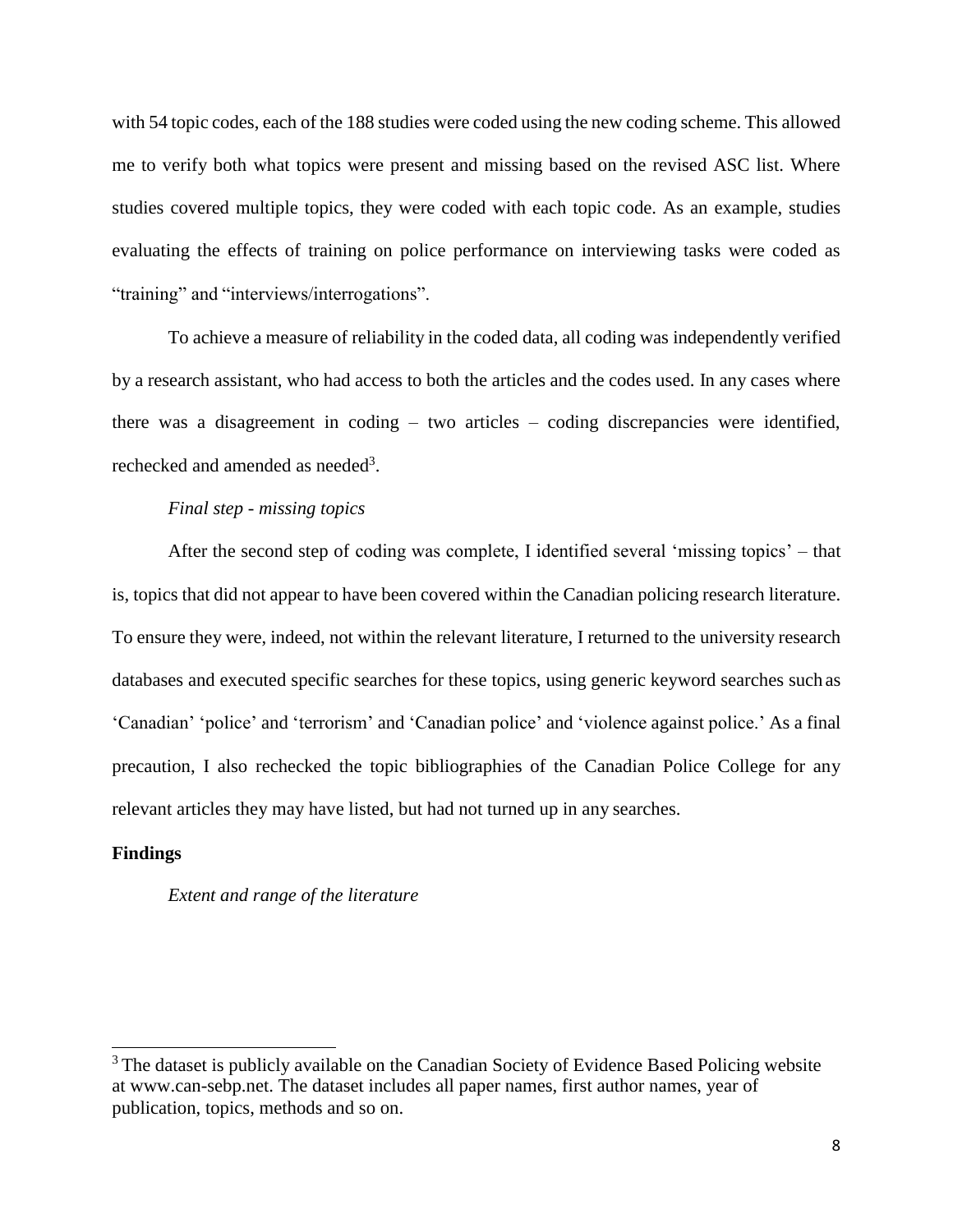One hundred and eighty-eight (n=188) studies meeting the inclusion criteria were collected for the period of 2006 to 2015. These studies encompassed 45 topics, with some covering multiple topics (see tables 2 and 3 below).

Although the main focus here is on the types of subject matter found within the Canadian policing research literature, I also want to offer some other noteworthy observations concerning this body of work. Of methodological approaches employed, one hundred and twenty-three  $(n=123)$  of the studies were quantitative, fourty-eight  $(n=48)$  were qualitative and seventeen (n=17) utilized mixed methods. Specific methods used included: surveys, pre-test/post-test designs, interviews, focus groups, field observations, fitness testing, and document analysis. Although experimental designs appear relatively infrequently within criminal justice research (Mazerolle, Lum and Braga 2014), I note that eighteen  $(n=18)$  of the studies drew on either an experimental or quasi-experimental design. One hundred and eighteen  $(n=118)$  of the studies utilized primary data collected by the author(s). Studies also drew on other sources, including: police data, census data, the Canadian General Social Survey and other public surveys, Uniform Crime Reporting rates, news articles, poster comments online and coroner records, among others.

I was also interested to see whether I could identify any meaningful trends over the past ten years in relation to the volume of articles per year. In particular, if there were any observable increases or decreases in production over time.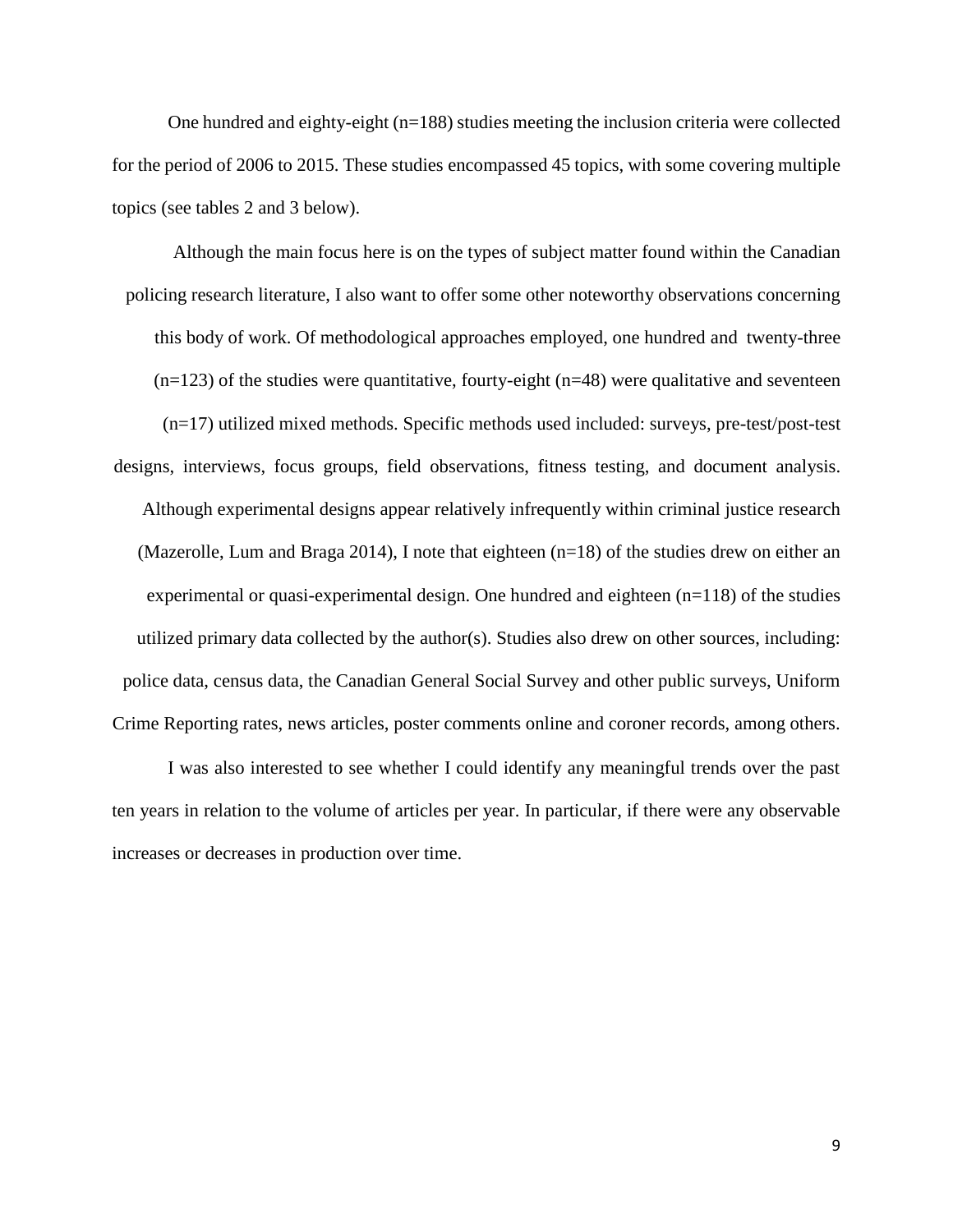| Year         | n   |
|--------------|-----|
| 2006         | 8   |
| 2007         | 7   |
| 2008         | 19  |
| 2009         | 12  |
| 2010         | 13  |
| 2011         | 31  |
| 2012         | 17  |
| 2013         | 20  |
| 2014         | 21  |
| 2015         | 40  |
| <b>Total</b> | 18: |

**Table 1: Year and number of publications**

Based on the results noted in Table 1 above, it would appear that the number of Canadian policing studies published in peer-reviewed journals has increased over the years (from a low of seven  $(n=7)$  in 2007 to a high of fourty  $(n=40)$  in 2015). However, I would caution against using these results as cause for excitement. First, the overall volume is so low that any increases can hardly be interpreted as highly significant. Second, low figures for earlier years may reflect issues with lack of journal reporting and/or inclusion in the databases selected. These cautions aside, what we can see is that over the past couple of years, there have been minor fluctuations in the number of studies published, with 2015 representing the best year in the past ten for publication of Canadian policing data.

While numbers of papers are an interesting way to look at the volume of Canadian policing research, also of some import is the scope of what the literature contains in relation to area subject matter. To present these findings, I opted to categorize topics as 'most frequently' found, 'medium frequency' and 'least frequently'. Cut off points were established at 5 and 10, so that the 'least' category includes topics for which there were 1 to 5 papers found, 'medium' includes 6-10 papers, and 'most' was reserved for topics found in 11 or more papers.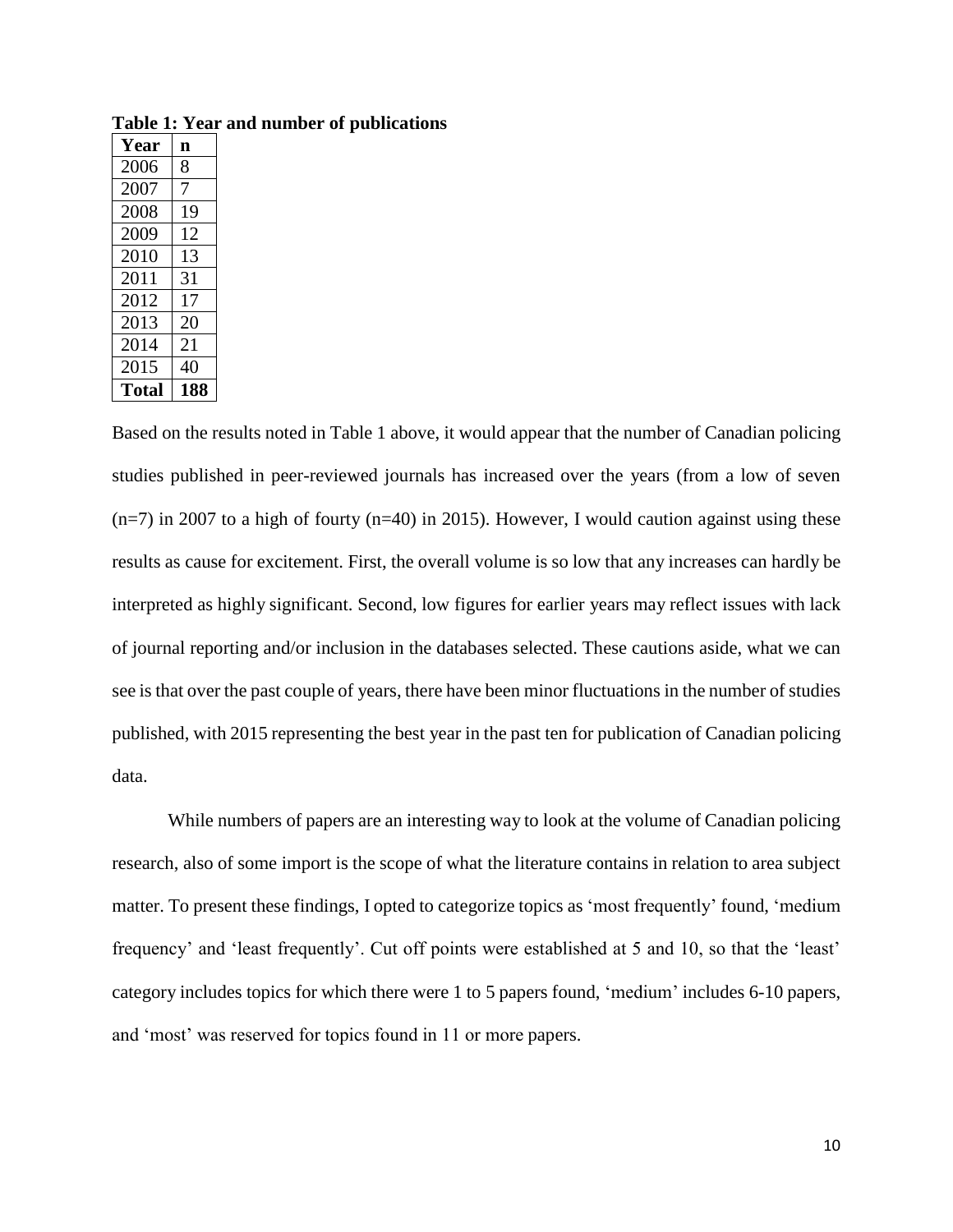#### *Most frequently represented topics*

As can be seen in Table 2 below, only ten (n=10) of the 54 topics identified were represented in greater than ten studies<sup>4</sup>.

| Topic                         | No. of         |
|-------------------------------|----------------|
|                               | <b>Studies</b> |
| Criminal investigations       | 11             |
| Decision-making               | 11             |
| Interviews/interrogations     | 12             |
| Officer health                | 15             |
| Organizational studies        | 17             |
| Police employee mental health | 14             |
| Policing of people with       | 13             |
| mental illness                |                |
| Police-community relations    | 22             |
| Public attitudes              | 12             |
| Training                      | 12             |

**Table 2. Topics most frequently represented within the Canadian literature**

The topics most frequently represented within the Canadian research literature include: officer health (n=15), police<sup>5</sup> mental health (n=14), police-community relations (n=22), organizational studies of policing  $(n=17)$ , and police interactions with people with mental illness (PMI) (n=13). Of all topics, that policing of PMI would generate a greater number of studies within the peer-reviewed literature is not surprising given two factors: first, repeated claims within media and other sources that policing of PMI places a huge burden on policing resources (Ahlgren 2015) and; second, the relatively high rates of PMI killed in police lethal force cases, a topic that has generated significant media interest.

<sup>&</sup>lt;sup>4</sup> Note: the Ns provided refer to topics and, as one study may be coded for multiple topics, the overall N will not equal the study sample total of 188.

<sup>5</sup>Whereas all of the studies of 'officer health' involved police recruits or in-service sworn personnel, one study in the mental health category examined stress responses on civilian staff (police emergency communicators), thus I opted for a broader category.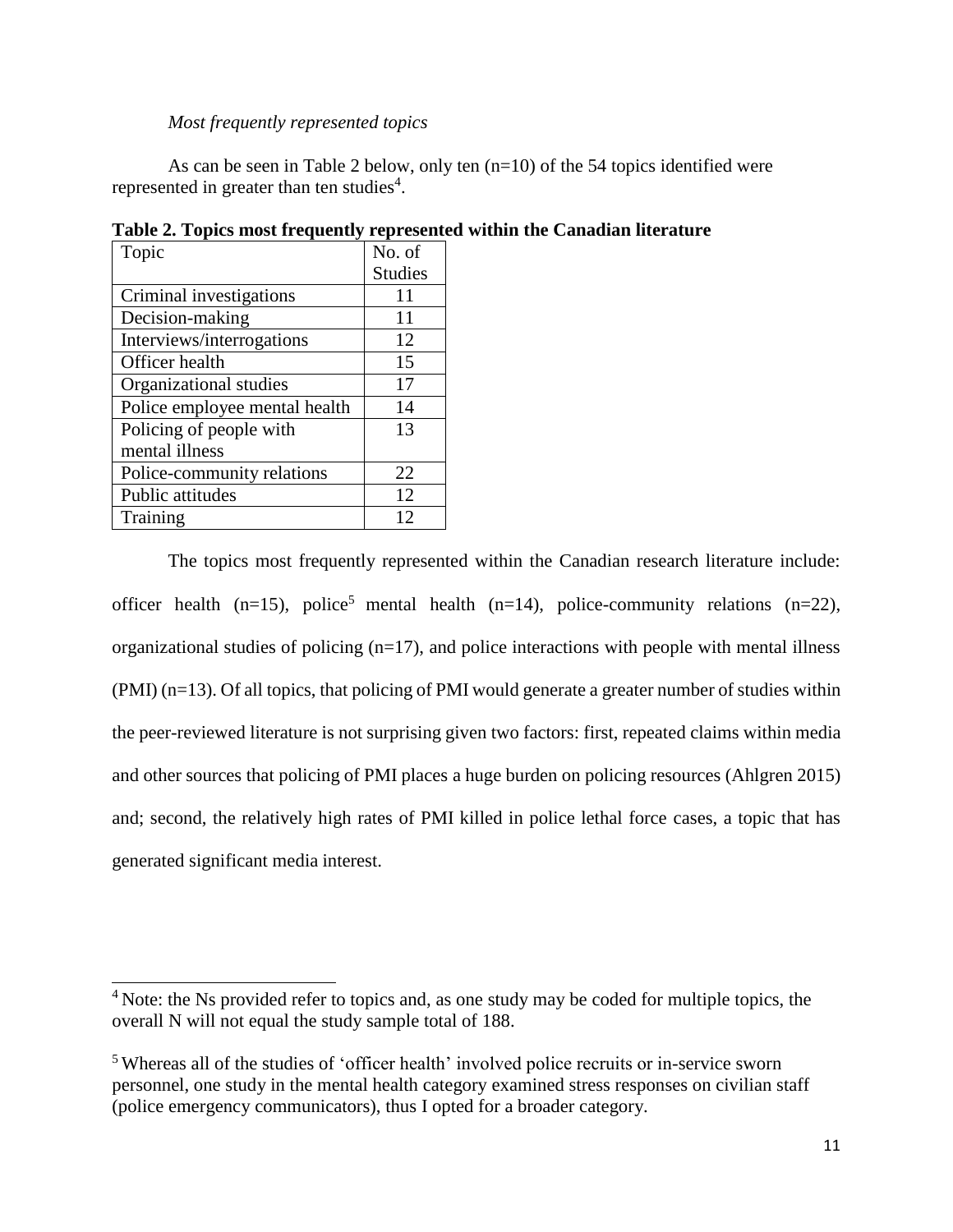Police-community relations is another significant topic in news reporting and a major concern of police organizations. However, it is easy to suspect that the frequency with which this topics appears in the literature is less a function of its public importance than a reflection of the relative ease with which such research can be conducted (Skogan 2014). The same is true of public attitudes toward policing. Unlike some topics, which may require police consent or active participation in order to conduct the research, studies of this nature can be carried out with the public. The reality is that it can be significantly easier to conduct surveys of public views<sup>6</sup> or hold focus groups with segments of the population than to gain institutional access. Further, such studies typically rely on methodologies that are familiar to social scientists, as Bayley (1993) has similarly observed. As it happens, in each of the studies identified as falling within the 'police-community relations' category, all study participants were members of the public and not police.

Higher numbers of studies on officer health and organizational studies reflect this same dynamic in reverse: police organizations are often more willing to participate in research in which they can see a clear institutional benefit, as is the case in studies on officer sleep patterns or the ergonomics of patrol cars. In relation to organizational studies, some of the studies – notably Duxbury, Higgins & Halinski (2015) – intersected with the topic of police health and wellbeing; however, more frequently the focus was on other central concerns of police organizations: such as staffing challenges or effecting organizational reviews, as well as institutional impediments to information collection, use and sharing.

The same holds true for police mental health issues: recognizing that officer mental wellbeing affects morale, as well as staffing and other resource issues, police agencies are often

<sup>&</sup>lt;sup>6</sup>The ASC thematic panels distinguished police-community relations from public attitudes toward the police; however, every study collected on public attitudes (n=8) also fell into the category of police-community relations making distinctions meaningless.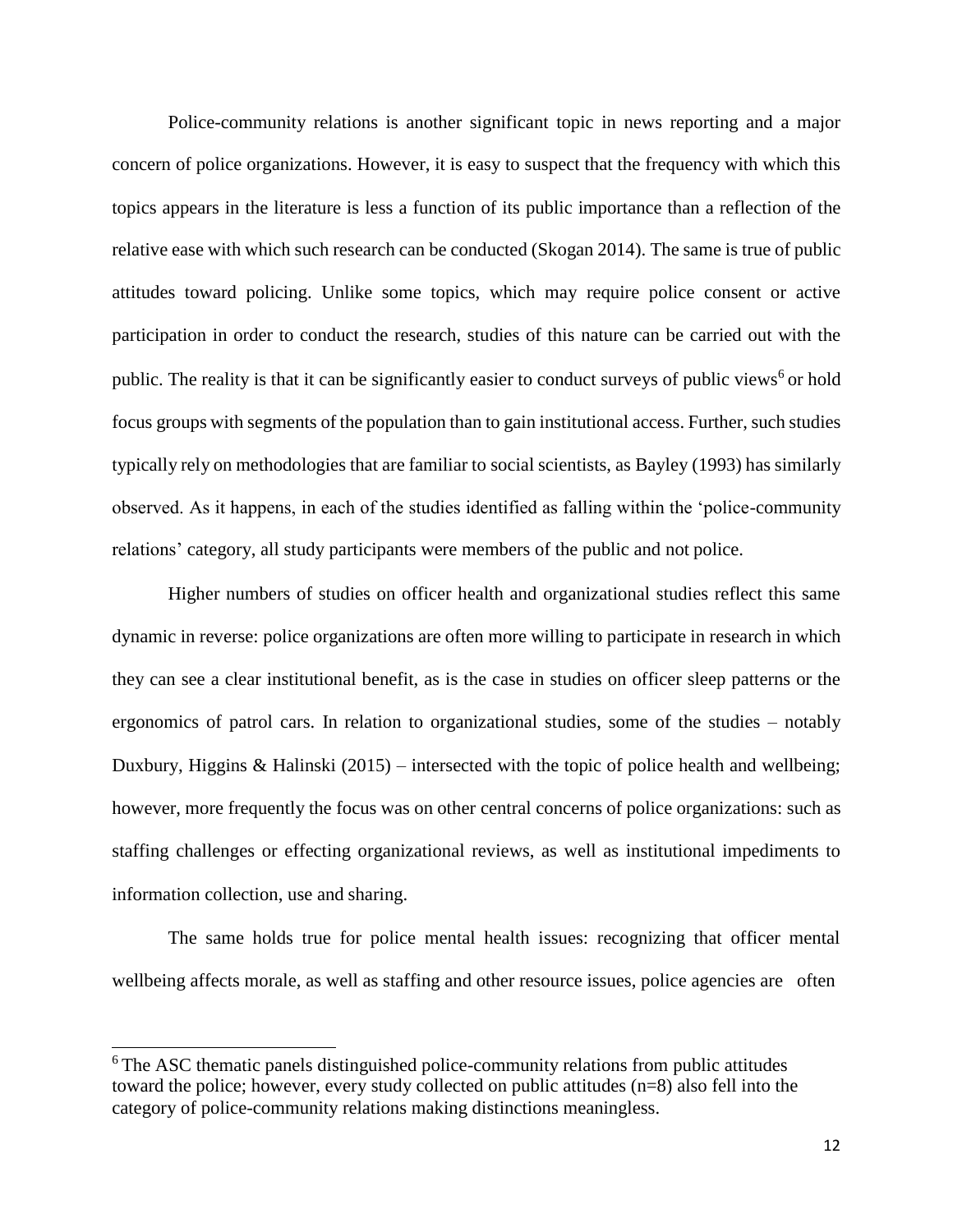more receptive to research on this topic. Furthering such receptivity is a growing recognition of the impacts of occupational stress and exposure to critical incidents on employee wellness. Indeed, recently released results from an ongoing study of PTSD in policing, found that 12% of municipal police members and almost 25% of RCMP officers in Saskatchewan had probable symptoms of PTSD (Horswill, Jones and Carleton 2015). In short, that this topic would generate a greater number of studies than others – such as police patrol work, the backbone of frontline policing – is not surprising given present organizational concerns over officer wellbeing.

That police training would also fall into this category is another non-surprise. The nature of police work requires training on new and changing laws, equipment, roles and shifts in community demographics – each of which may require the acquisition of new forms of knowledge and skills. As skills decay over time, much of what is learned has to be refreshed. Ensuring that officers are up to date in their training generates an estimated \$815 million in annual costs across Canadian policing services (Maslov 2015). This level of investment means that police agencies have a vested interest in evaluating the effectiveness and efficiency of training techniques and procedures.

The topic of interviews/interrogations was the central focus of twelve  $(n=12)$  studies, which would seem to suggest that this is highly important topic of research across Canada. Closer examination reveals, however, that nine  $(n=9)$  of the studies came from authors associated with the same research lab. In other words, this figure appears more reflective of the productivity of this lab than with a wider interest in the topic.

# *Medium frequency topics*

Table 3 below reveals the nine (n=9) topics researched within six or more published studies, but found in fewer than eleven articles.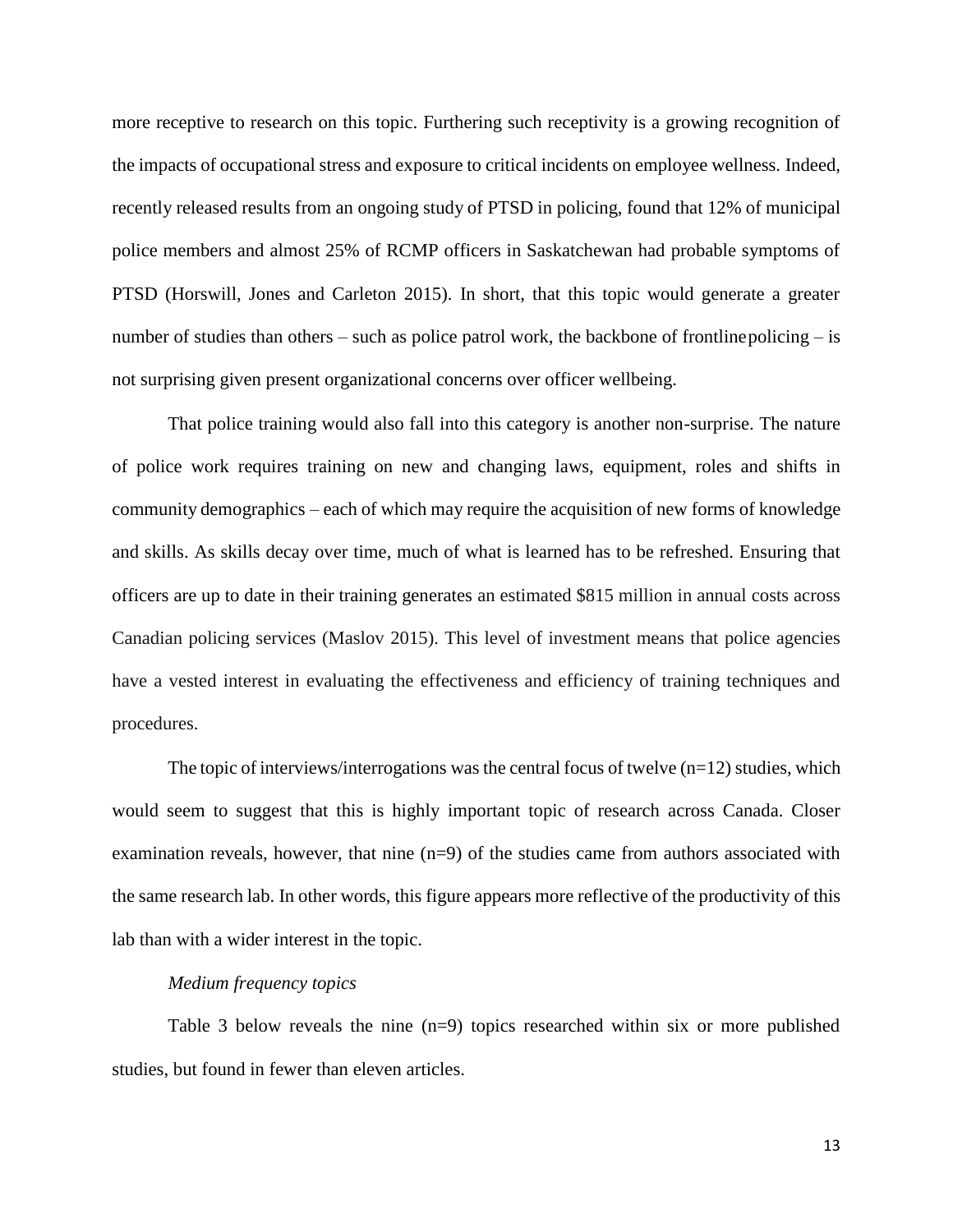| Topic                | No. of  |
|----------------------|---------|
|                      | studies |
| Discretion           | 8       |
| Domestic violence    | 10      |
| Media                |         |
| Patrol work          | 6       |
| Police performance   | 8       |
| Policing strategies  | 9       |
| Public health issues | 7       |
| Technology           | 10      |
| Youth policing       |         |

**Table 3. Medium frequency topics found within the Canadian literature**

Topics represented in ten or fewer studies encompassed key aspects of policing, such as patrol work and decision-making. Again, these low results may be a function of access issues. Domestic violence has been a fairly significant public policy issue since the 1980s, and the policing of domestic violence has been a common staple of researcher interest for as long, thus it is not surprising to see that it was among the better represented topics  $(n=10)$ . Even so, if we averaged the number of studies produced over the ten year period, the average would be less than one per year.

That police and mass media are represented within seven  $(n=7)$  studies is also worth remarking upon given that media studies, particularly in the age of social media, are generally fairly easy to achieve because content can be readily accessible, and, depending on the nature of the study, may not even require research ethics clearance. Certainly, as social media use increases, and more police take to Twitter, Facebook and other sites, we have seen a rise in the number of studies of police use of social media elsewhere (Meijer and Torenvlied 2012). Further, such studies do not, in many instances, require police participation. That said, three (n=4) of the studies did draw on interview data collected from police officers.

There are other surprises within this category. For example, given not only the widespread use of technology within policing – from police radios and mobile data terminals to body worn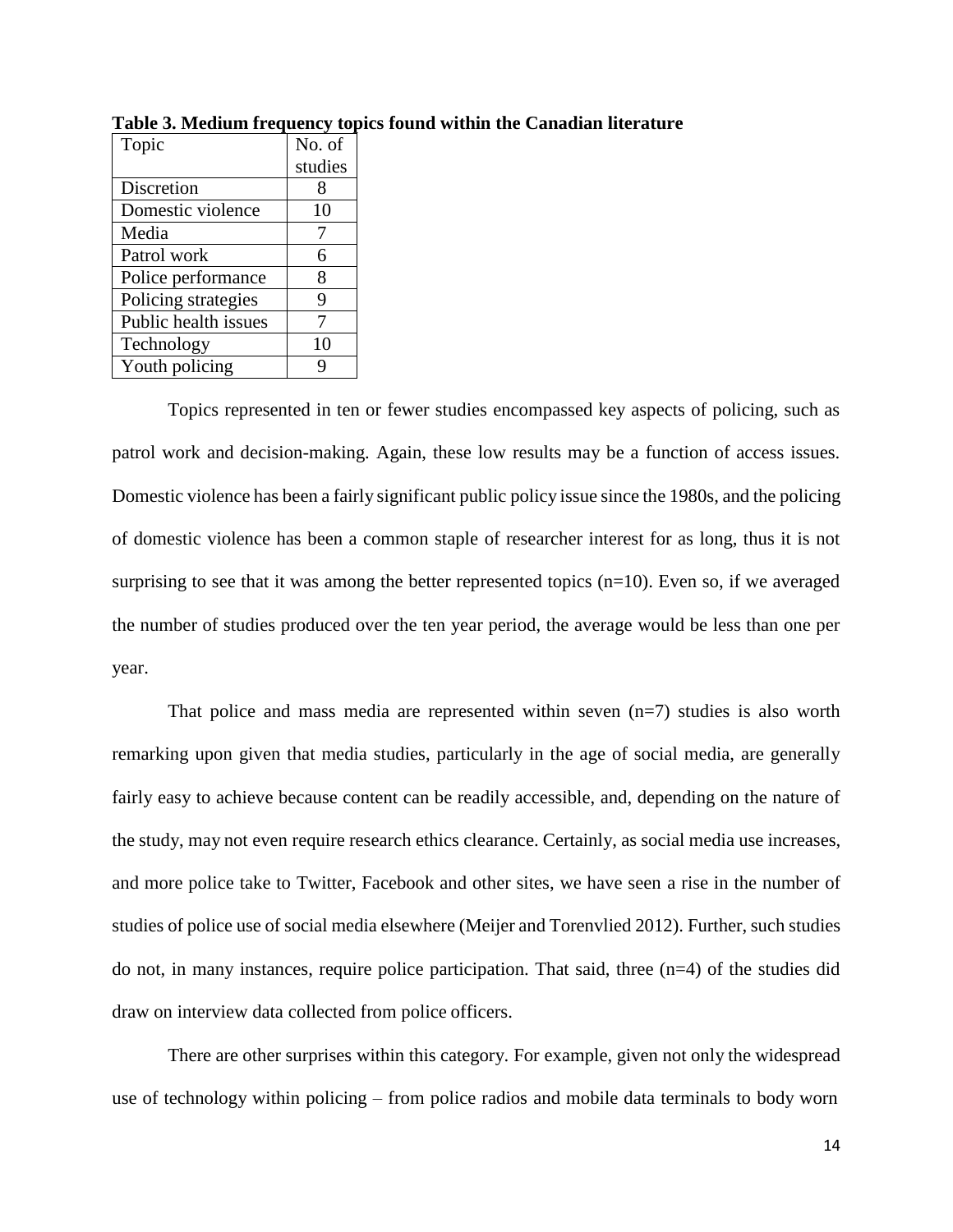cameras – how to explain then the fact that such a relatively broad catchall category, 'police technologies', only generated ten (n=10) peer-reviewed studies over a 10 year period? Further, how to explain that only one of those studies looked at Conducted Electrical Weapons despite the attention their use has drawn? (Braidwood Commission 2009). Lack of a robust body of independent literature on CEW usage in Canada was similarly noted within a Council of Canadian Academies' (2013) report on the health effects of CEW usage.

Given the present climate in Canada, in which federal, provincial and municipal governments have raised policing costs as a significant public policy issue (PSC 2015), it is disconcerting to see how little research has focused on police performance and policing strategies. In relation to the former, the performance category above included studies examining both organizational and individual performance factors, as there were insufficient numbers of one or the other to justify creating separate categories. In short, then, we know very little about either one and thus have no standards or benchmarks against which to reliably evaluate present or future performance. For policing strategies, which encompasses not only basic patrol and deployment strategies, but also intelligence-led policing and predictive analytics, the seven (n=9) studies identified represents the sum total of peer-evaluated work done in this area over the past 10 years. In relation to the increasingly important question of 'what works' in Canadian policing, we lack not only empirical research on policing strategies and models currently in use, we lack a solid evidence base from which to adopt and adapt new models and/or to innovate our own.

# *Least frequently represented topics*

As can be seen in Table 4 below, twenty-six  $(n=26)$  topics were represented within the Canadian policing literature, however they were found within fewer than 5 studies. This list includes topics related to both staple issues in policing (use of force, police investigations, youth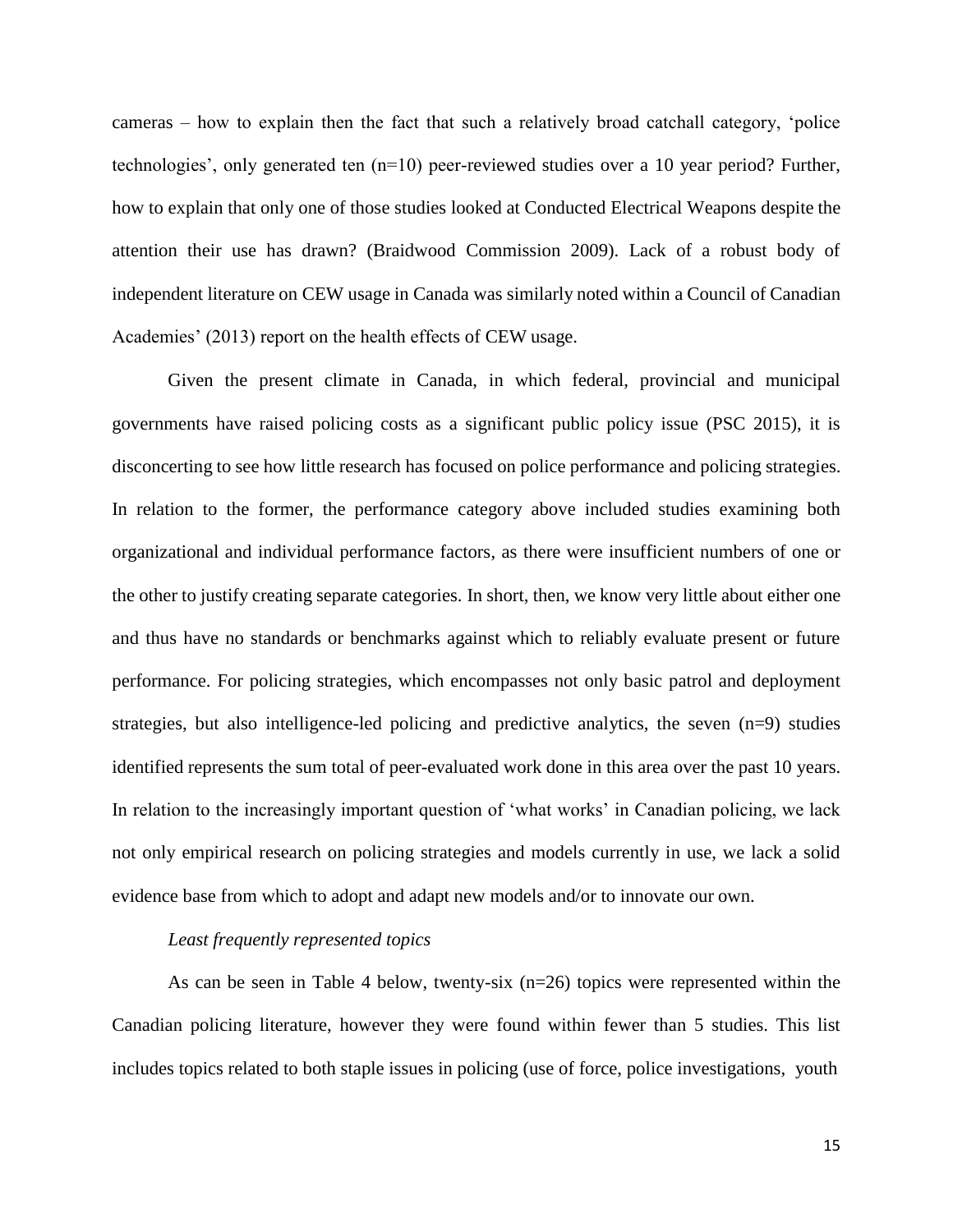policing), as well as topics linked to pressing public policy issues (cyber-policing, public health

issues, racial profiling).

| Topic                        | No. of                                    |
|------------------------------|-------------------------------------------|
|                              | studies                                   |
| Aboriginal policing          | $\overline{5}$                            |
| Crisis negotiation           | $\frac{2}{1}$                             |
| Cyberpolicing                |                                           |
| <b>Employment</b> issues     | $\frac{5}{3}$ $\frac{2}{2}$ $\frac{2}{1}$ |
| Forensics                    |                                           |
| Gender                       |                                           |
| Lethal force                 |                                           |
| Police accountability        |                                           |
| Police attitudes             | $\overline{4}$                            |
| Police cautions              |                                           |
| Police crime reporting       | $\frac{2}{2}$ $\frac{2}{1}$               |
| Police culture               |                                           |
| Police innovation            |                                           |
| Police leadership            |                                           |
| Police partnerships          | $\frac{3}{2}$ $\frac{2}{3}$ $\frac{3}{1}$ |
| Police stops                 |                                           |
| Police strength              |                                           |
| Police use of data/research  |                                           |
| Policing of organized crime/ | $\overline{7}$                            |
| criminal networks            |                                           |
| Procedural justice           | $\mathbf{1}$                              |
| Public order policing        | 3                                         |
| Racial profiling             | $\overline{4}$                            |
| Rural and remote policing    | $\overline{4}$                            |
| Specialized policing         | $\overline{1}$                            |
| Traffic and other road       | $\overline{2}$                            |
| initiatives                  |                                           |
| Use of force                 | 4                                         |

**Table 4. Least frequently found topics within the Canadian literature**

Of the topics in this category that generated, relatively speaking, the most research attention, we find aboriginal policing and use of force. That aboriginal policing in Canada should generate only five (n=5) studies is surprising, particularly as this topic actually encompasses two areas of policing: the policing of first nations people (in both rural and urban environments) and policing by first nations police services. It is also an area in which there is a desperate need for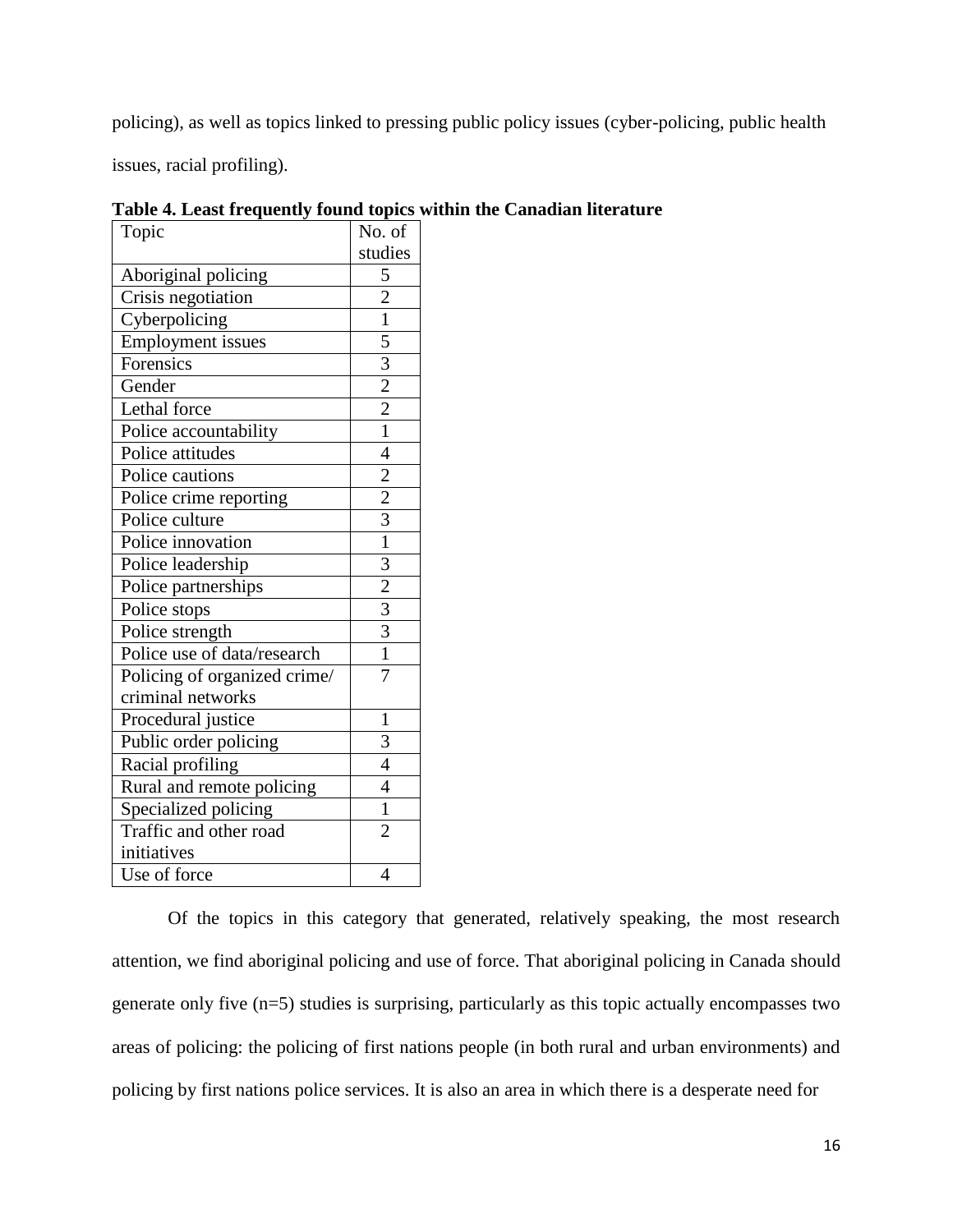greater knowledge and evaluation of existing policing practices, as has been recognized by the Canadian Association of Chiefs of Police (2015), and through the establishment of a federal inquiry into missing and murdered Aboriginal women.

While it is the case that an argument could be made that some of these topics – such as police leadership – might be treated as more general phenomenon, and thus as not requiring Canadian-specific data or research, this is not universally true. To illustrate, Canadian geography poses unique challenges to policing, not only in relation to staffing levels and deployment practices, but also to officer health and mental wellbeing (author cite), and yet I could only locate three (n=3) studies on rural and remote policing. Canada's history and cultural makeup is very different from the U.S., and thus we could reasonably expect to see key differences in police culture and/or in terms of the use of racial profiling. Further, visible minority representation differs across regions and within and across provinces, and thus one might not expect to see similar profiling patterns as is found in the U.S. Unfortunately, without published empirical analysis of police stop data, we have no way of testing this idea.

Policing of organized crime is another significant topic that has received little attention. There are an estimated 672 organized crime groups operating in Canada, floating a black market economy worth some \$77.83 billion (CISC 2014). Drug importation and sales make up a sizable portion of the illicit economy at an estimated \$44.5 billion; however, criminal gangs are also heavily active in cybercrimes and financial crimes (ibid.). While Canadian researchers have been actively studying organized crimes and criminal groups (see for example: Bouchard 2007; Decary-Hetu and Morselli 2011; Descormier and Morselli 2011), only seven (n=7) studies could be located that focused on the policing of organized crime and/or criminal networks in Canada. Of these,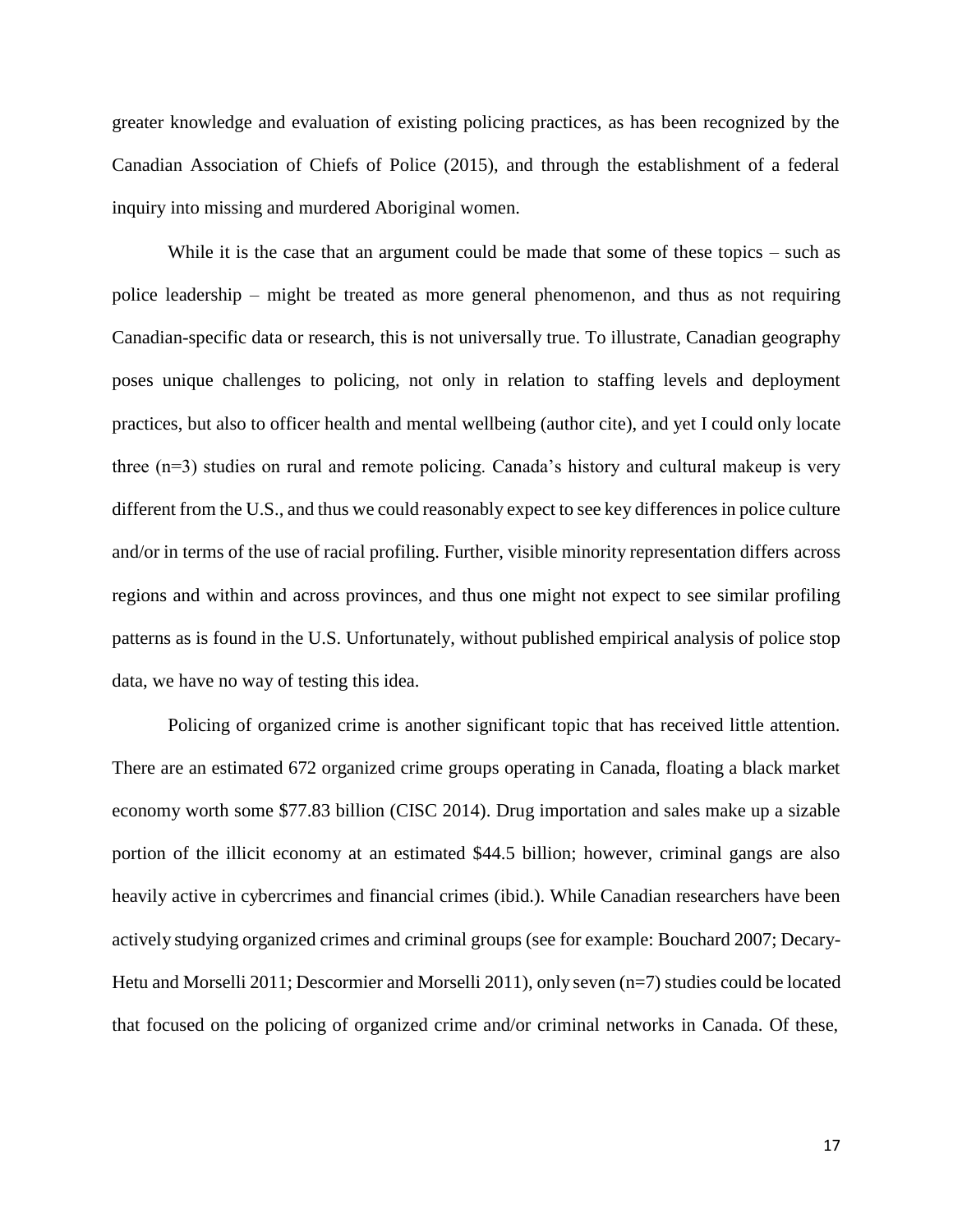although three drew on police data, and thus were included here, they were more generally focused on estimating the size of criminal networks than on techniques to police organized crime.

Papers on police strength do, however, support my assertion as to the relative merits of relying on peer reviewed research for engaging in structured literature reviews. Of the 3 papers located, one uses Canadian municipal police strength and population data in support of the minority threat hypothesis (Carmichael and Kent 2015); the other uses similar data in support of a counter-thesis (Ruddell and Thomas 2015). Thus, a researcher looking to better understand the extent to which there is empirical support for the minority threat hypothesis in Canada, can assess for herself the strength of claim and counter-claim. That said, given the low volume of research on the topic of Canadian police strength generally (n=3), she likely wouldn't get very far.

Nor would anyone be able to comfortably synthesize Canadian research on a host of other policing topics, including research on such important subjects as police innovation and police accountability. Searching out empirical work on the creation of Canadian crime data and its subsequent use by police organizations would also fail to yield rich returns. Combatting cybercrime, which has been identified by consecutive Canadian federal governments as a significant public policy issue, and thus as a strategic area for public investment, is a field in which we do find a burgeoning body of Canadian research. However, only one  $(n=1)$  study specifically on Canadian policing of cyberspace was located.

#### *Missing topics*

Based on the topic guide created, nine (n=9) topics were identified as missing from the Canadian policing research literature – that is, searches failed to turn up a single peer-reviewed study on that topic for the study period. Missing topics included:

- police anti-terrorism strategies
- diversity issues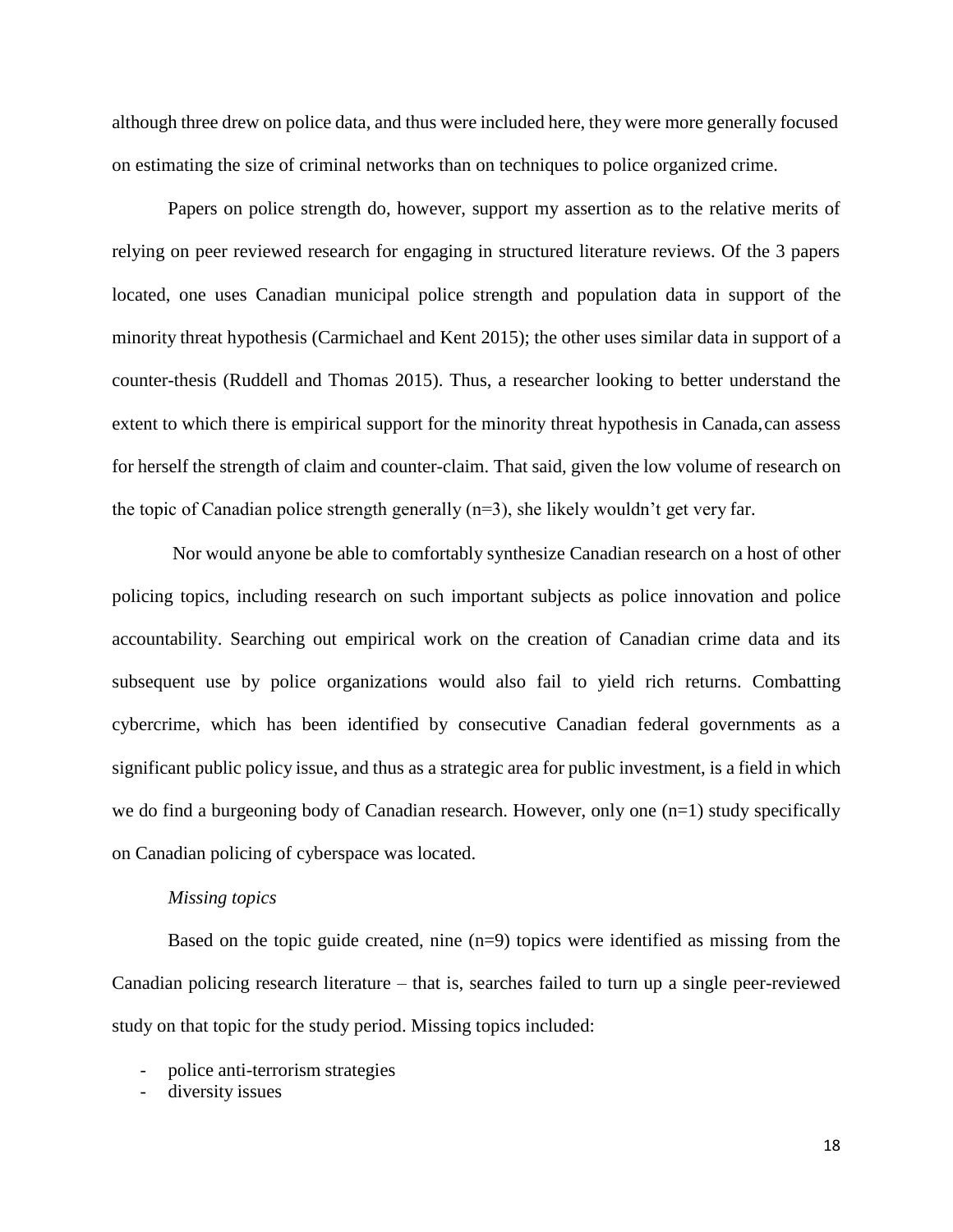- police education
- policing of human trafficking
- police misconduct
- police integrity
- police reforms
- police recruitment
- violence against police.

It is worth noting that several of the topics above center on key public policy issues. For example, since 9/11 public police agencies across North America have been investing heavily in anti-terrorism or countering violent extremism strategies. Aside from the RCMP's federal antiterrorism program, several provincial police organizations and major municipal services spend thousands of dollars each year operating intelligence and community-based anti-terrorism programs. To date, none of these programs in Canada have ever been subjected to an evaluation and discussions with police leaders at a handful of these organizations reveals that these programs were often implemented without performance measures or identified deliverables or outcomes<sup>7</sup>.

Diversity, and the notion that police organizations represent the populations they serve, is widely viewed as a public ideal (Fridell, Lunney, Diamond and Kubu 2008). However, a recent report by CCA (2014) found that "the proportion of visible minorities employed by the police labour force is significantly below that of the labour force's national average" (ibid.: 48). In reviewing the Canadian policing literature, the CCA could not explain why, concluding that the reasons for the underrepresentation of visible minorities in policing "remain elusive", before suggesting that police organizations may face recruiting challenges (ibid.: 48). Perhaps not surprisingly then, the topics of diversity and recruiting in Canadian police organizations were not found within any studies located over the past ten years.

 $17$  was told in the fall of 2015 by a representative of a major funding agency that work has just begun on the first evaluation of a Canadian police CVE program.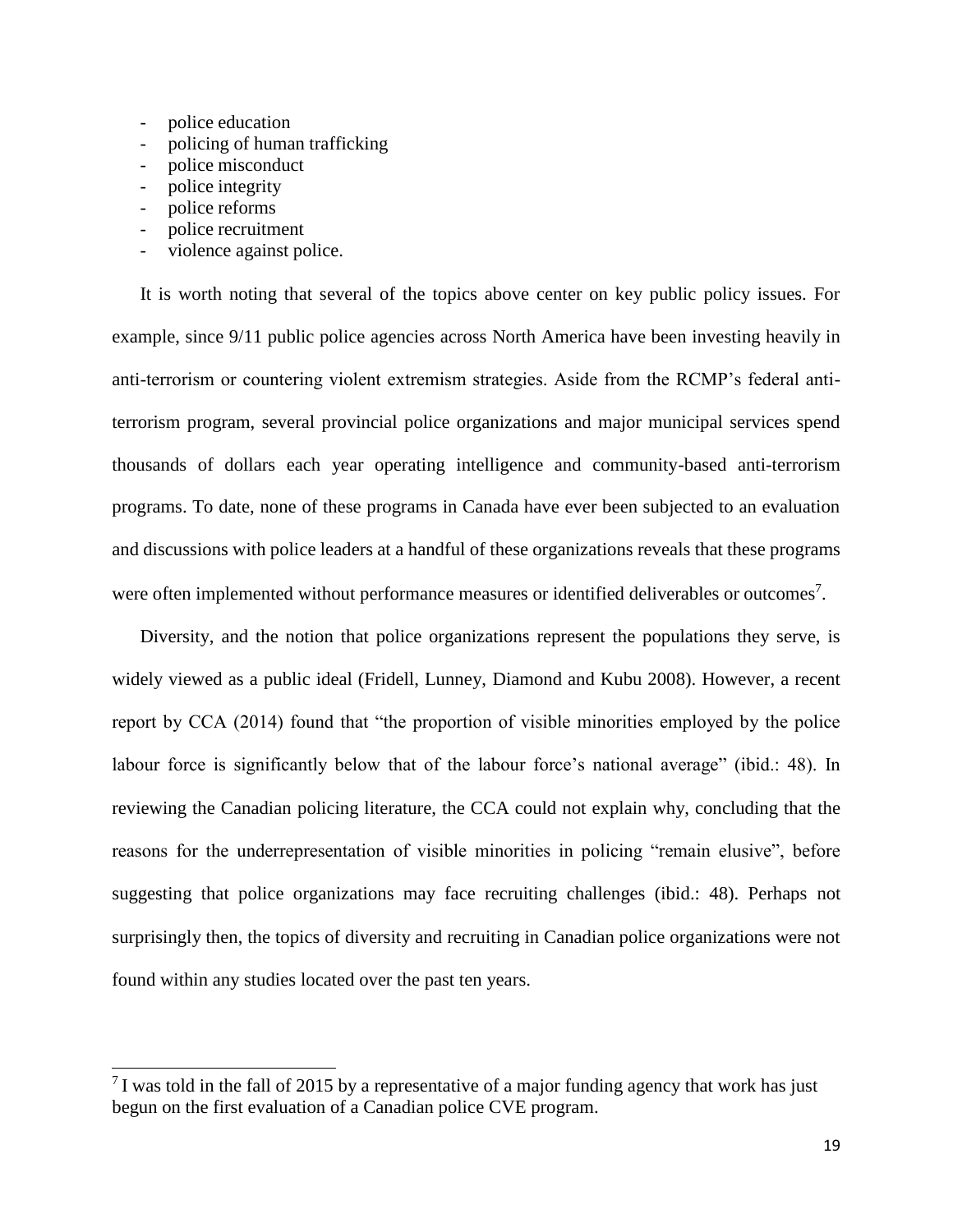Although concerns over police integrity and misconduct have featured in countless media stories over the years, raising the specter of police conduct and other issues necessitatingreforms, I could also find no studies in any of these areas. And, although education has long been held up as a key component of police professionalization, and thus as an antidote to misconduct (Brereton 1961), this topic failed to generate any peer-reviewed work over the past few years. I could similarly make arguments as to the need for research in each of the remaining topics above.

To put these results into further context, I returned to the research literature and searched more generally for literature on each of the topics identified as missing for the years 2006-2015. For anti-terrorism policing research, I found studies from Australia, the U.S., the U.K. and Israel. A search of diversity issues in policing netted results from Australia, the U.K., Norway and the U.S. For the policing of organized crime, studies were easily located from research conducted in Sweden, the U.S. and the Netherlands. Police recruitment generated studies from the U.K., Australia, Norway and Sweden, whereas police misconduct appears to be a broader global concern leading to a relative wealth of research from Nigeria, the U.S., Norway, Romania, South Korea, Eritrea, Croatia, U.K., Australia and New Zealand, among others.

# **Conclusions**

In the introductory section of this paper I articulated a rationale for engaging in the present study:

a. to provide an overview of the state of the Canadian policing research literature,

b. to identify gaps in knowledge of specific subject areas, and;

c. to identify those topics for which there is a moderate to strong evidence base.

To that end, I collected and analyzed 188 studies published in peer-reviewed journals from 2006 to 2015, specifically looking at the range of the topics covered, as well as the extent of that coverage. Given what has been frequently stated concerning the state of Canadian policing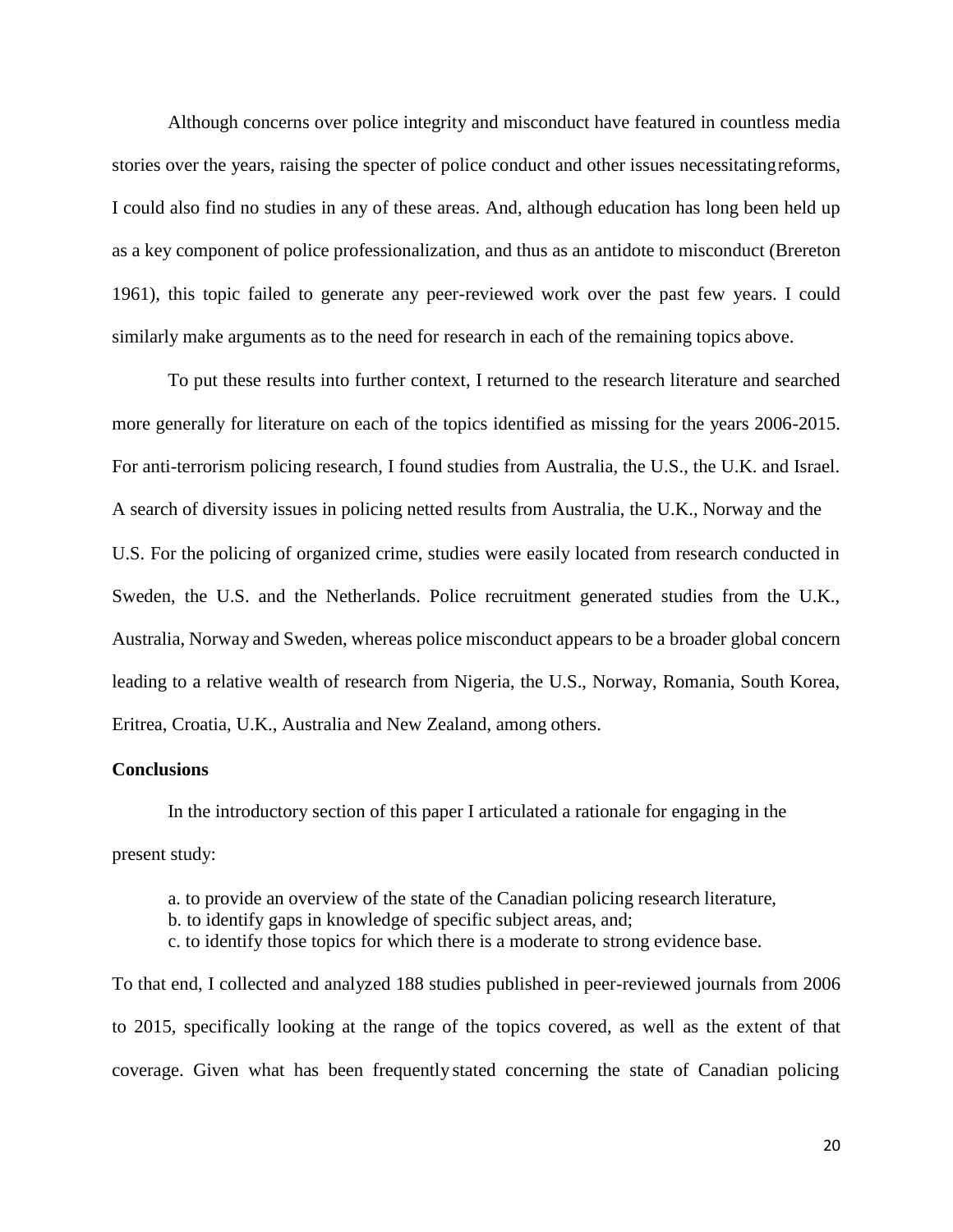research, the results are about 'what one might expect'. That said, this scoping review did provide further insights into where future research efforts might best be directed.

Among other key information revealed by this review is the fact that for the past ten years Canadian policing researchers across all disciplines have produced an average of about 1.9 peerreviewed papers on public policing topics per year. This work is largely quantitative; however, much of it draws on primary data. In essence, then, we are not shy about data collection and there are likely some fairly large, reusable data sets still available. Given the relative dearthof work we produce on the whole, it might be useful for researchers who are finished with a project to consider taking steps to make current or future datasets available to others. In support of this idea, the dataset produced for this paper is available on [www.can-sebp.net.](http://www.can-sebp.net/)

We now also have further confirmation that there are significant gaps in the Canadian literature on almost all policing topics. These gaps are not only in areas better covered by researchers in the U.S., U.K. or elsewhere, but also in relation to topics which are largely, if not in many respects uniquely Canadian, such as aboriginal policing and northern policing(rural/remote policing). Lack of evaluative research on home grown policing innovations, and, perhaps worse yet, lack of developmental studies leading to local innovation, reveals not only a moribund research culture in this area of criminal justice work, but also raises serious concerns about the potential stunting of progress in Canadian policing.

One of the primary reasons for researchers to engage in systematic literature reviews is to shed insights into the extent to which there is a moderate to strong evidence base in support of a policy, program, practice and/or other intervention. The present gaps in Canadian policing research make it near impossible to hold up any particular local policing strategy as an example of something that is well supported within our body of research. At best, we can point to the evidence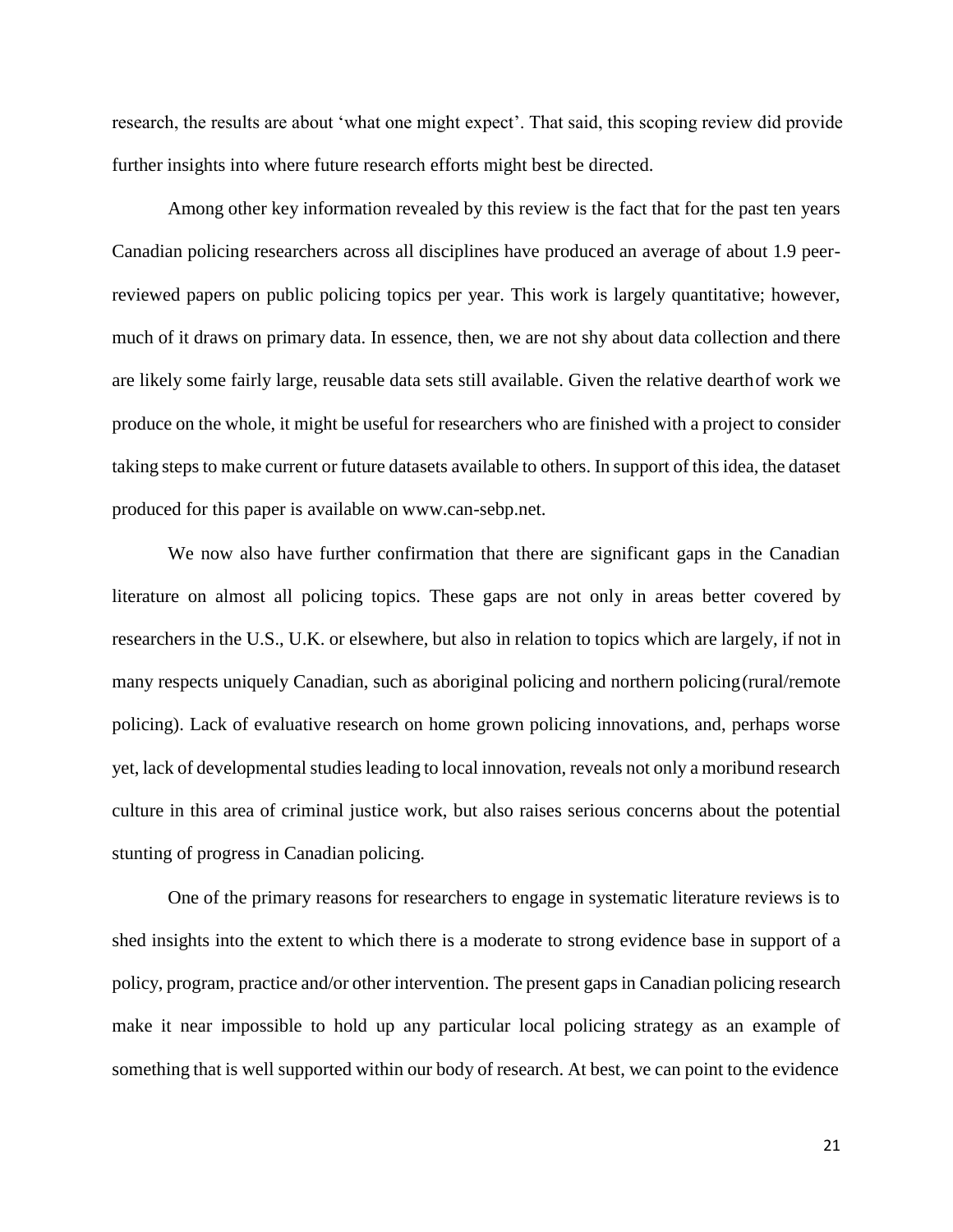base in other countries on those techniques, technologies and so on that we share in common. What we generally cannot do is explain if, how, when, why and where they work at local, regional, provincial and national levels, and, most importantly, the extent to which they are effective or efficient in meeting Canadian community safety needs.

What can be done? One clear-cut solution would be for Canadian governments toincrease public funding of policing research. As has been documented elsewhere, policing research has been underfunded for some two decades (Griffiths 2014; CCA 2014). Increasing funding levels would certainly serve as an incentive for more researchers to begin developing projects on policing topics. Certainly, we have seen the effects of increased funding pots on terrorism research, which has grown, relatively speaking, by leaps and bounds over the past few years from its previously stagnant state in the 80s and 90s. Funding research is, however, only part of what needs to be done in this area. What is also critical is the funding of capacity development initiatives that will help us to grow future generations of policing researchers (see also Griffiths 2014). One of the things Canada currently lacks are publicly funded research institutes equivalent to those found in the U.K., U.S. and elsewhere. Given the extent to which crime remains a significant policy concern, lack of investment in quality independent research facilities, for both conducting research and training future researchers, is, to say the least, highly disconcerting.

When discussions arise as to the practice of conducting research on criminal justice organizations, and, particularly, the police, researchers have a tendency to throw up their hands and claim that access issues can be too great an impediment. Unfortunately, such claims are not without merit (Bradley and Nixon 2009; Stanko 2009; Fleming 2010; Cockroft 2014). A studyby Cynthia Lum and colleagues (2012) on 'receptivity' to research by police agencies in the U.S. found that police officers tended to be 'lukewarm' in their assessments of the utility of policing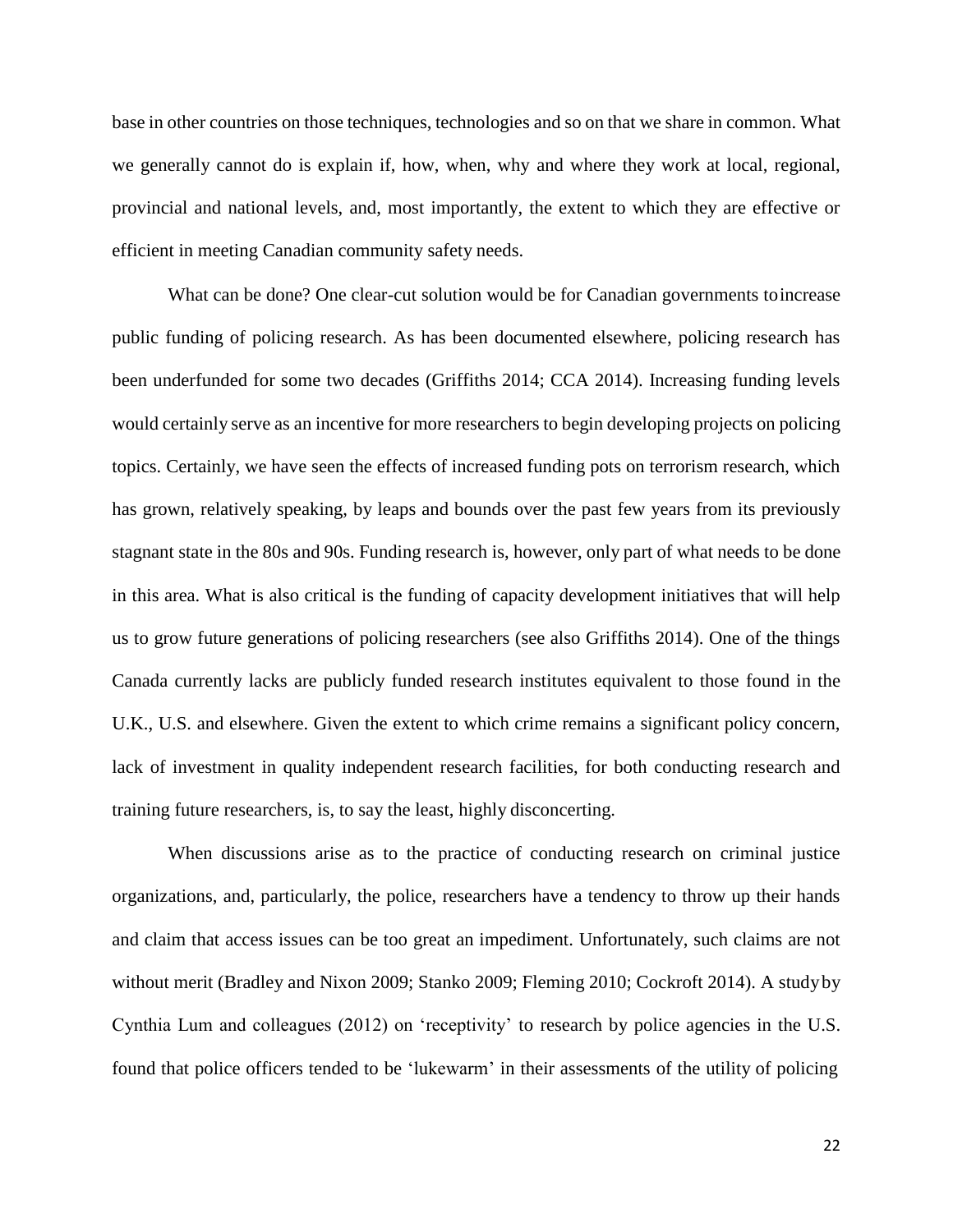research and thus in their willingness to use that research. In Canada, Griffiths (2014) found the same pattern, noting that "open-ended, more critical work is less appealing to police services" and that strong partnerships between police and researchers often exist only in those instances where "there is an 'applied' dimension to the studies." And yet, exploratory and critical work can often be fundamental to the development of policing innovations. One key to solving this problem is, of course, dialogue to effect trust building between police and academic researchers (Bradley and Nixon 2009; Griffiths 2014). In Canada, this is beginning to happen. One small example can be found in the fact that, in March 2016, the Canadian Association of Chiefs of Police Research Foundation has convened a major conference on policing research, central themes of which include partnership building and evidence based policing. Elsewhere I have written on the need for evidence based policing in Canada (author cite), and thus I will not belabor the point here, except to add that to the extent that a fundamental component of this approach is mutual recognition – through the blending of police and academic expertise – it is an approach that lends itself well to fixing some of our present 'relationship problems'.

In conclusion, I should note that the present study is not without limitations. Surely, some would argue that my reliance on peer-reviewed journals is too restrictive and exceptions should have been made for research within the canon of grey literature. I have provided my rationale for this in the preceding pages, so I will not reargue my case here. Other readers might take exception to another element of my inclusion criteria – a detailed methodology section – which had the effect of excluding several case studies. A third limitation relates to an exclusion factor: papers not published in English. It is likely that the inclusion of articles published in French would have resulted in a somewhat richer set of results. Therefore, aside from exhorting researchers to take up the challenge of increasing our scholarly output in the field of policing, I would also urge future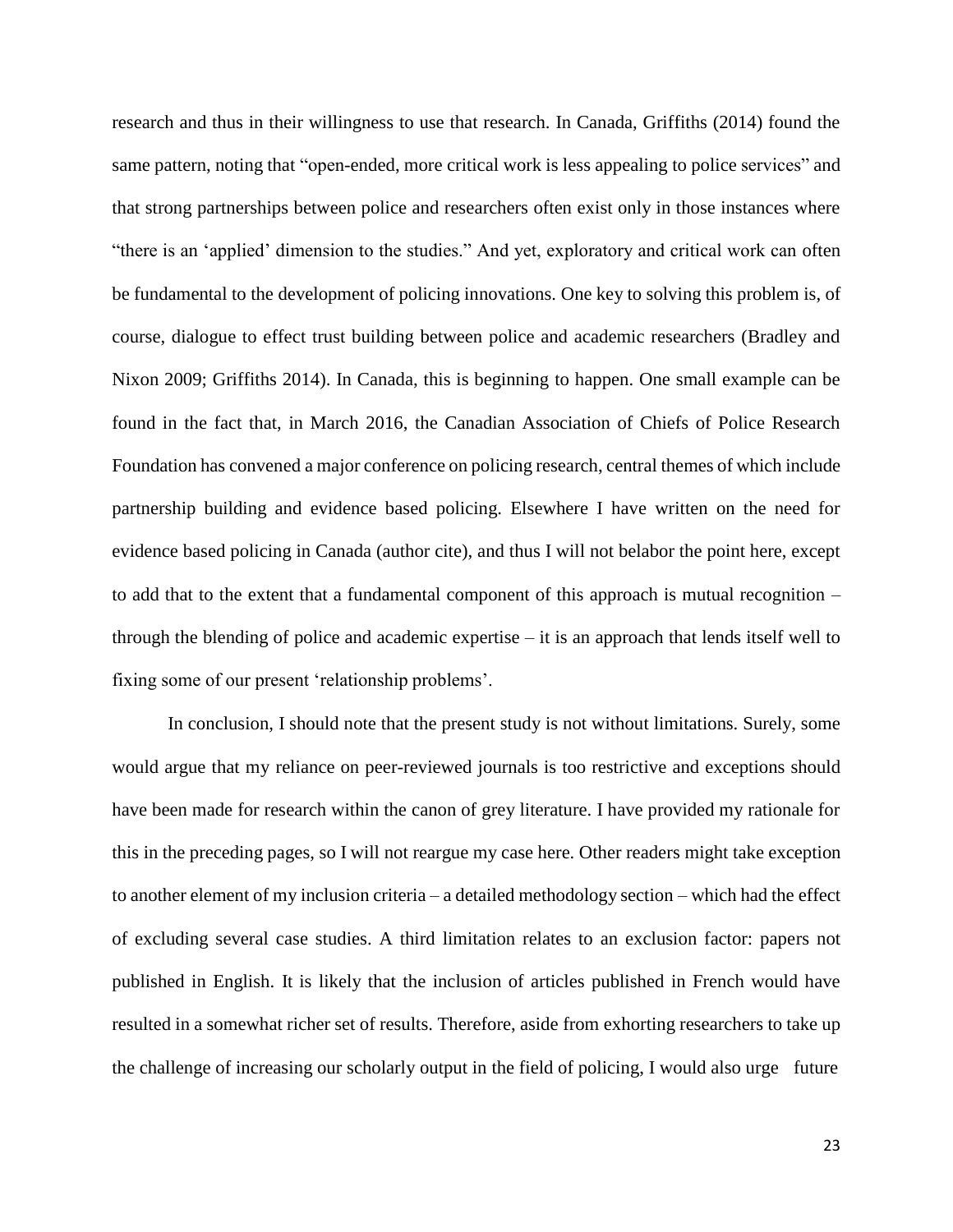researchers with greater facility in French to consider further expanding our knowledge by adding

French-language work to the dataset created for this project and publishing their results.

# **References**

- Ahlgren, A. 2015. 'The dollars and sense of policing and community safety.' White Paper, Ottawa, Ont.: Canadian Association of the Chiefs of Police Research Foundation (1982) Inc. Available at: [www.cacp.ca](http://www.cacp.ca/)
- Armstrong, E., Hall, B., Doyle, J. and Waters, E. 2011. 'Cochrane Update: 'Scoping the scope' of a Cochrane review.' *Journal of Public Health*, 33(1): 147–150.
- Association of Municipalities of Ontario (AMO) 2015. 'Building a New Public Safety Model in Ontario: AMO's Policing Modernization Report.' Available at: [www.amo.on.ca](http://www.amo.on.ca/)
- Bayley, D. 1993. 'Back from Wonderland, or Toward the Rational Use of Police Resources,' in A. Doob (ed.) *Thinking about Police Resources*. Toronto: University of Toronto Press. Pp. 1-34.
- Bouchard, M. 2007. 'A Capture-Recapture Model to Estimate the Size of Criminal Populations And the Risks of Detection in a Marijuana Cultivation Industry.' *Journal of Quantitative Criminology*, 23(3): 221-241.
- Bradley, D. and Nixon, C. 2009. 'Ending the "Dialogue of the Deaf": Evidence and Policing Policies and Practices. An Australian Case Study.' *Police Practice and Research,*  10(5–6): 423–435.
- Braidwood Commission. 2009. 'Restoring Public Confidence: Restricting the Use of Conducted Energy Weapons in British Columbia.' Available online at: [http://www2.gov.bc.ca/assets/gov/law-crime-and-justice/about-bc-justice](http://www2.gov.bc.ca/assets/gov/law-crime-and-justice/about-bc-justice-)system/inquiries/braidwoodphase1report.pdf
- Brereton, G. 1961. 'The Importance of Training and Education in the Professionalization of Law Enforcement.' *Journal of Criminal Law and Criminology*, 52(1): 111-121.
- Canadian Association of Chiefs of Police. 2015. Media Release on CACP Executive and Board of Directors Meet in Whitehorse. Available at: https:[//www.cacp.ca/news/media-statement-cacp-executive-and-board-of-directors-meet](http://www.cacp.ca/news/media-statement-cacp-executive-and-board-of-directors-meet-)in-whitehorse.html
- Carmichael, J. and Kent, S. 2015. 'Structural Determinants of Municipal Police Force Size in Large Cities Across Canada: Assessing the Applicability of Ethnic Threat Theories in the Canadian Context.' *International Criminal Justice Review*, 25(3) 263-280.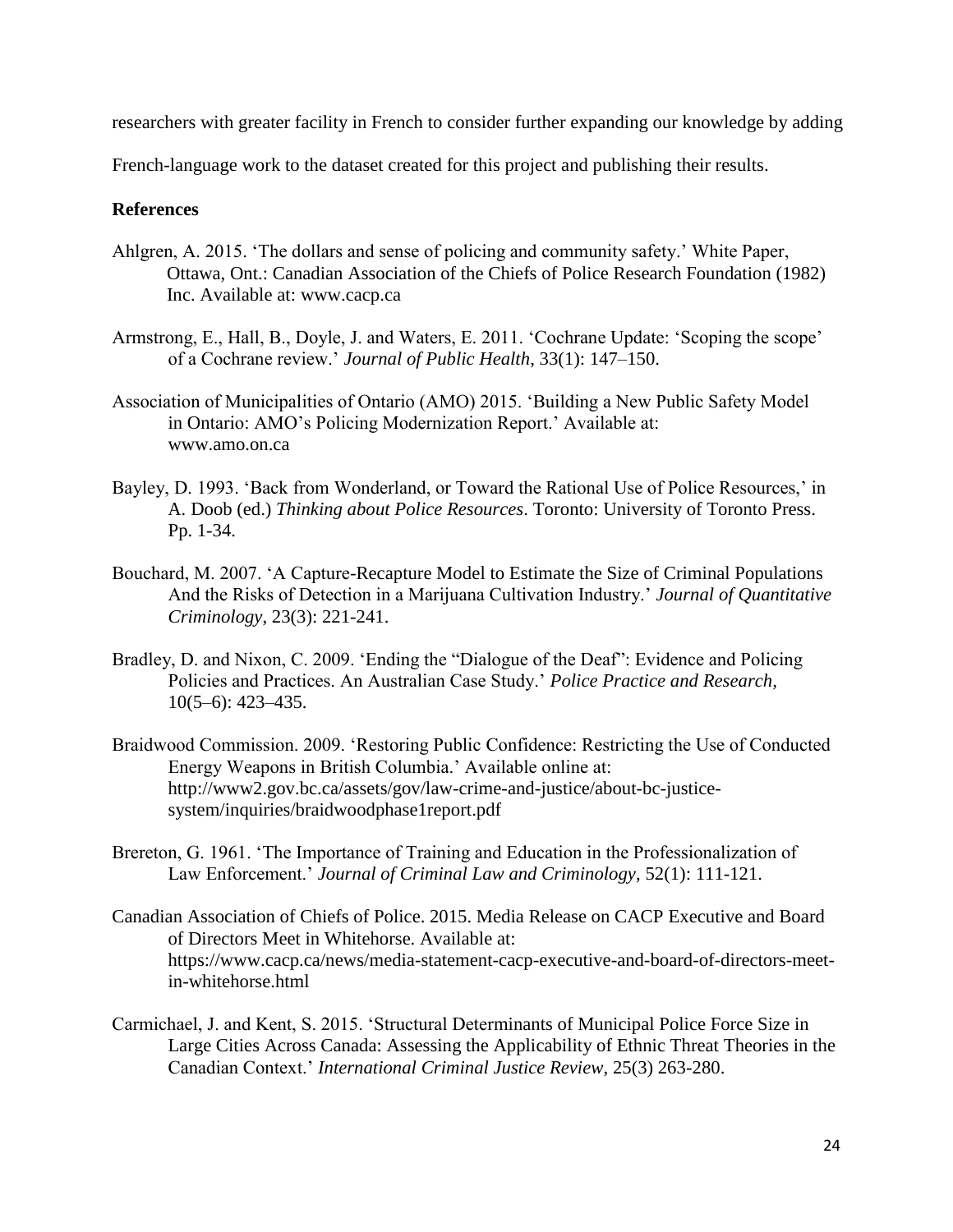- Cockcroft, T. 2014. 'Police culture and transformational leadership: Outlining the contours of a troubled relationship.' *Policing:* 1-9.
- Colquhoun, H., Levac, D., O'Brien, K., Straus, S. et al. 2014. 'Scoping reviews: time for clarity in definition, methods, and reporting.' *Journal of Clinical Epidemiology*, 67: 1291-1294.
- Council of Canadian Academies Expert Panel on the Future of Canadian Policing Models (CCA). 2014. Policing Canada in the 21st Century: New Policing for New Challenges. Ottawa, Ont. Council of Canadian Academies.
- Council of Canadian Academies Expert Panel on the Medical and Physiological Impacts of Conducted Energy Weapons (CCA). 2014. The Health Effects of Conducted Energy Weapons Ottawa, Ont. Council of Canadian Academies.
- Criminal Intelligence Service Canada (CISC). 2014. 'Organized Crime in Canada: Backgrounder.' Available at: <http://www.cisc.gc.ca/media/2014/2014-08-22-eng.htm>
- Davis, K., Drey, N., Gould, D. 2009. 'What are scoping studies? A review of the nursing Literature.' *International Journal of Nursing Studies*, 46: 1386–1400.
- Décary-Hétu, D. and Morselli, C. 2011. 'Gang Presence in Social Network Sites.' International Journal of Cyber Criminology.' *International Criminal Justice Review*, 21(3): 876-880.
- Descormiers, K. and Morseli, C. 2011. 'Alliances, Conflicts, and Contradictions in Montreal's Street Gang Landscape.' *International Criminal Justice Review*, 23(3): 279-314.
- Doob, A. 1993. 'The Police, Policing and the Allocation of Resources to Each: A Report of a Workshop,' in A. Doob (ed.) *Thinking about Police Resources*. Toronto: University of Toronto Press.
- Fleming, J. 2010. 'Learning to work together: Police and academics.' *Policing: A Journal of Policy and Practice, 4*(2): 139-145.
- Fridell, L., Lunney, R., Diamond, D., and Kubu, B. 2008. Racially Biased Policing: A Principled Response. Washington DC: Police Executive Research Forum.
- Griffiths, C. 2014. 'Economics of Policing: Baseline for Policing Research in Canada.' Report Commissioned by Public Safety Canada. Available online at: <http://www.publicsafety.gc.ca/cnt/rsrcs/pblctns/bsln-plcng-rsrch/index-eng.aspx>
- Horswill, S., Jones, N. and Carleton, R. 2015. 'Preliminary Results from an Analysis of Risk and Resilience to Posttraumatic Stress and Growth in Saskatchewan Police Officers.' Poster presented at the 35th annual congress of the Canadian Criminal Justice Association, Regina, Saskatchewan, October 1.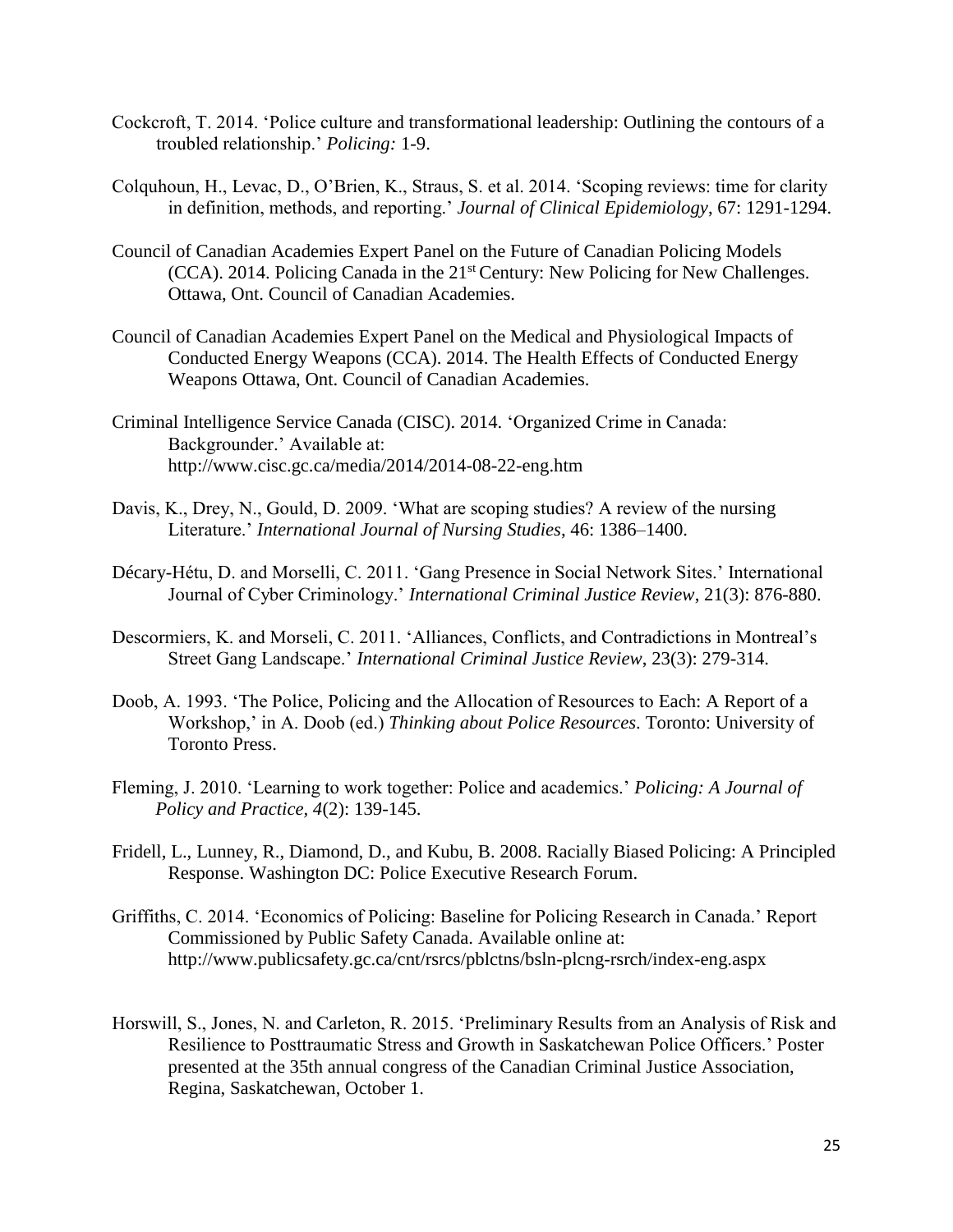- House of Commons Standing Committee on Public Safety and National Security. 2014. 'Economics of Policing: Report of the Standing Committee on Public Safety and National Security.' House of Commons. Available at: [http://publications.gc.ca/collections/collection\\_2014/parl/xc76-1/XC76-1-1-412-4](http://publications.gc.ca/collections/collection_2014/parl/xc76-1/XC76-1-1-412-4-) eng.pdf
- Huggins, R. and Murphy, J. 2014. 2014 National Policing Research Symposium: Outcomes. Public Safety Canada report. Available at: [http://www.publicsafety.gc.ca/cnt/rsrcs/pblctns/2014-ntnl-plcng-rsrch-sympsm](http://www.publicsafety.gc.ca/cnt/rsrcs/pblctns/2014-ntnl-plcng-rsrch-sympsm-)tcms/index-en.aspx
- Hutchins H. 2014. Police resources in Canada, 2013. Canadian Centre for Justice Statistics Report, released March 27, 2014. Statistics catalogue no. 85-002-X. Available online at: <http://www.statcan.gc.ca/pub/85-002-x/2014001/article/11914-eng.htm>
- Hutchins H. 2015. Police resources in Canada, 2014. Canadian Centre for Justice Statistics Report, released March 30, 2015. Statistics catalogue no. 85-002-X. Available online at: <http://www.statcan.gc.ca/pub/85-002-x/2015001/article/14146-eng.htm>
- Lum, C., Telep, C., Koper, C. and Grieco, J. 2012. 'Receptivity to Research in Policing.' *Justice Research and Policy*, 14(1): 61-96.
- Maslov, A. 2015. 'Cost of Police Education and Learning in Canada.' Presented at the Summit on the Economics of Policing and Community Safety. Ottawa, Ont.
- Mazerolle, L., Lum, C., and Braga, A. 2014. 'Using Experimental Designs to Study Police Interventions,' in M. Reisig and R. Kane (eds.) *The Oxford Handbook of Police and Policing*. Oxford, Eng.: Oxford University Press. Pp. 497-517.
- Meijer, A. and Torenvlied, R. 2014. 'Social Media and the New Organization of Government Communications: An Empirical Analysis of Twitter Usage by the Dutch Police.' *American Review of Public Administration*, 42(1): 1-19.
- Murphy, C. 1999. 'The current and future state of police research and policy in Canada.' *Canadian Journal of Criminology* 41(2): 205-216.
- Public Safety Canada (PSC) 2015. 'Economics of Policing.' Available at: <http://www.publicsafety.gc.ca/cnt/cntrng-crm/plcng/cnmcs-plcng/index-eng.aspx>
- Public Safety Canada (PSC). 2013. 'Summit on the Economics of Policing: Strengthening Canada's Advantage.' *Summit Report of Public Safety Canada, Ottawa, January 16-17, 2013*. Available online at: [http://www.publicsafety.gc.ca/cnt/rsrcs/pblctns/smmt-cnmcs-plcng-2013/smmt-cnmcs](http://www.publicsafety.gc.ca/cnt/rsrcs/pblctns/smmt-cnmcs-plcng-2013/smmt-cnmcs-)plcng-2013-eng.pdf (accessed 30 March 2014).